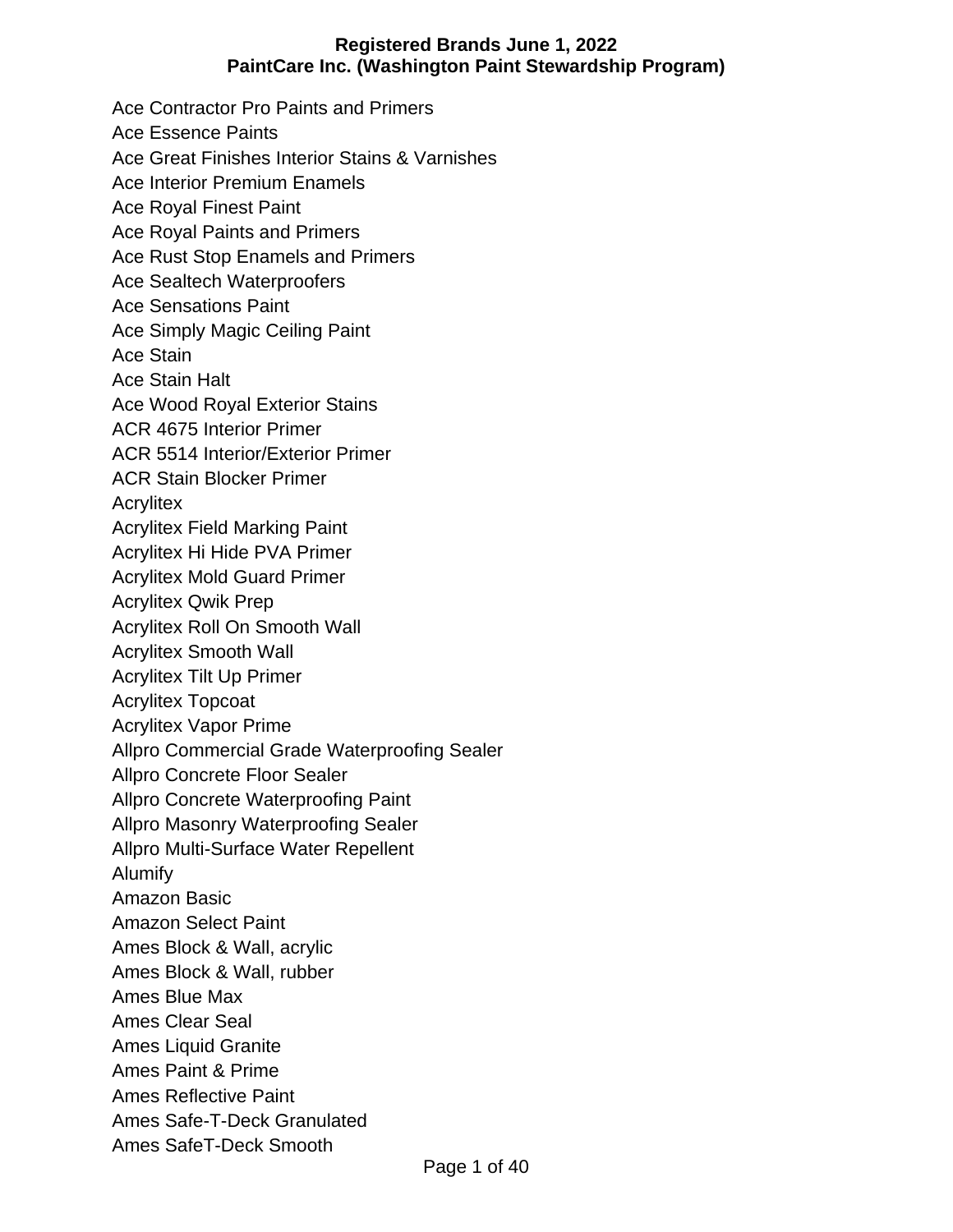Ames Super Elasto Barrier Ames Super Primer Ames Vapor Barrier Andersons AquaBond™ AquaColor™ AquaCrackle® AquaCrackle® Fine Line Aqua Finishing Paste™ Aqua Finishing Solutions® AquaGard™ Aqua Mix Aqua Stain Aqua Mix Enrich-n-Seal Aqua Mix High Gloss Sealer Aqua Mix Penetrating Sealer Aqua Mix ProSolv Aqua Mix Seal & Finish Low Sheen Aqua Mix Sealer's Choice Gold Aqua Mix Stone Enhancer Aqua Mix UltraSolv Aqua Seal AquaSeal™ AquaStone® AquaTex™ AquaThane™ Aqua Verdigris™ Aqua Zar (All Gloss Levels) Architect Series Armstrong Stains Artistic Finishes Aspire Backdrop Bakor Barn & Fence Paints Basic Coatings Basic Coatings Hardwood Floor Refinisher Gloss Basic Coatings Hardwood Floor Refinisher Satin Behr Behr Premium Plus Behr Premium Plus Ultra Behr Premium Select Behr Pro-X **Benchmark**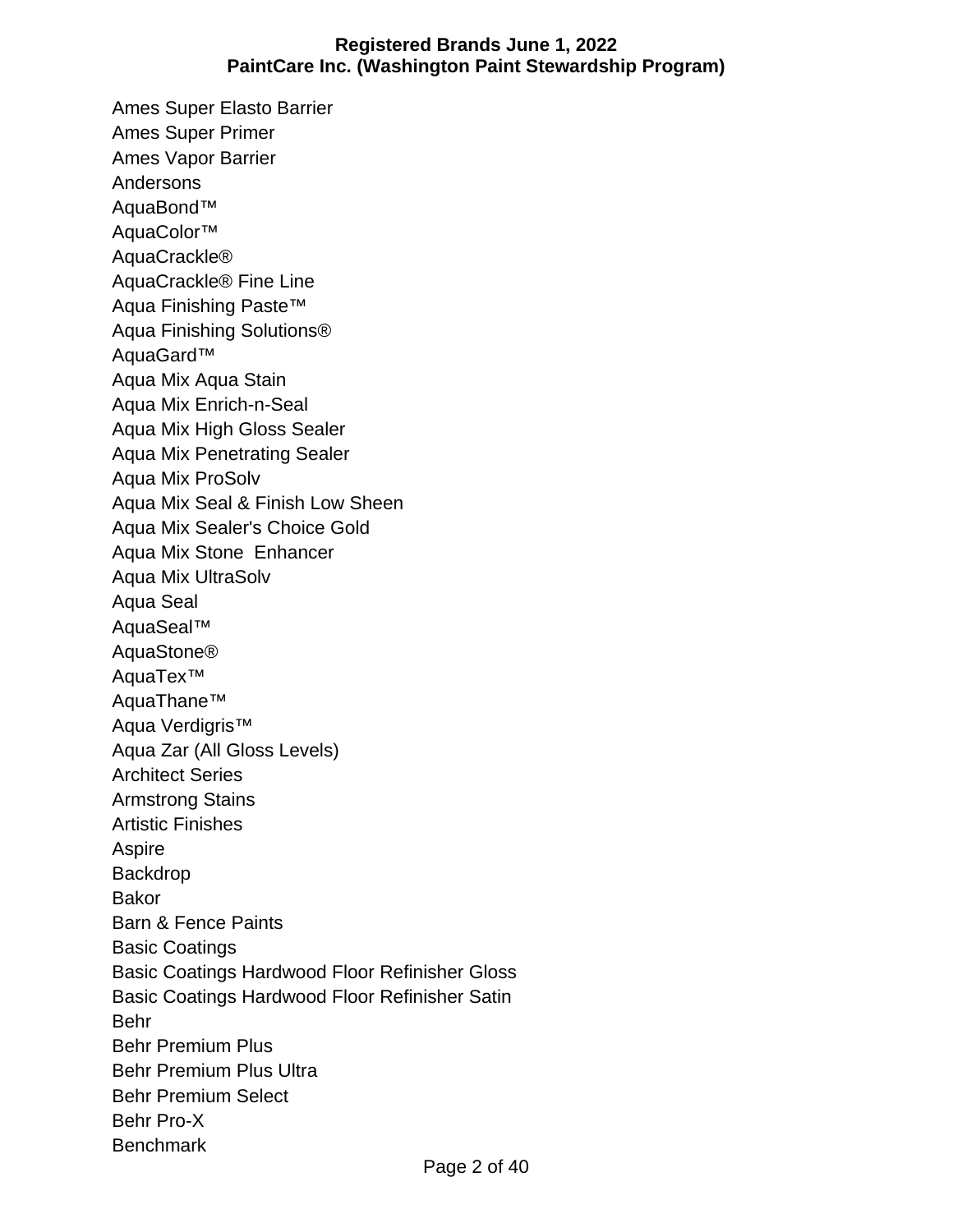Benjamin Moore Advance Benjamin Moore Alkyd Dulamel Benjamin Moore Arborcoat Benjamin Moore Aura Benjamin Moore Ben Benjamin Moore Benwood Finishes Benjamin Moore Block Filler Benjamin Moore Color Samples Benjamin Moore Concepts Benjamin Moore Concrete Waterproof Sealer Benjamin Moore Eco Spec Benjamin Moore Floor and Patio Benjamin Moore Fresh Start Primers Benjamin Moore Grand Entrance Benjamin Moore Impervex Benjamin Moore Ironclad Benjamin Moore Kitchen and Bath Benjamin Moore Knockdown Benjamin Moore Marvelux Benjamin Moore Moorcraft Super Craft Benjamin Moore Moorcraft Super Hide Benjamin Moore Muresco Benjamin Moore Natura Benjamin Moore Premium Exterior Stain Benjamin Moore Pro Finish Benjamin Moore Regal Classic Benjamin Moore Regal Select Benjamin Moore Satin Impervo Benjamin Moore Satin Impervo Benjamin Moore Studio Finishes (except Chalkboard Paint) Benjamin Moore Super Craft Benjamin Moore Super Spec (does not include Super Spec HP) Benjamin Moore Super Spec HP Acrylic Metal Primer Benjamin Moore Super Spec HP Alkyd Metal Primer Benjamin Moore Super Spec HP Clear Acrylic Sealer Benjamin Moore Super Spec HP DTM Acrylic Gloss Benjamin Moore Super Spec HP DTM Acrylic Low Lustre Benjamin Moore Super Spec HP DTM Acrylic Semi-Gloss Benjamin Moore Super Spec HP DTM Alkyd Gloss Enamel Benjamin Moore Super Spec HP DTM Alkyd Low Lustre Benjamin Moore Super Spec HP DTM Alkyd Semi-Gloss Enamel Benjamin Moore Super Spec HP Rust Converter Benjamin Moore Super Spec HP Shop-Coat Alkyd Metal Primer

Page 3 of 40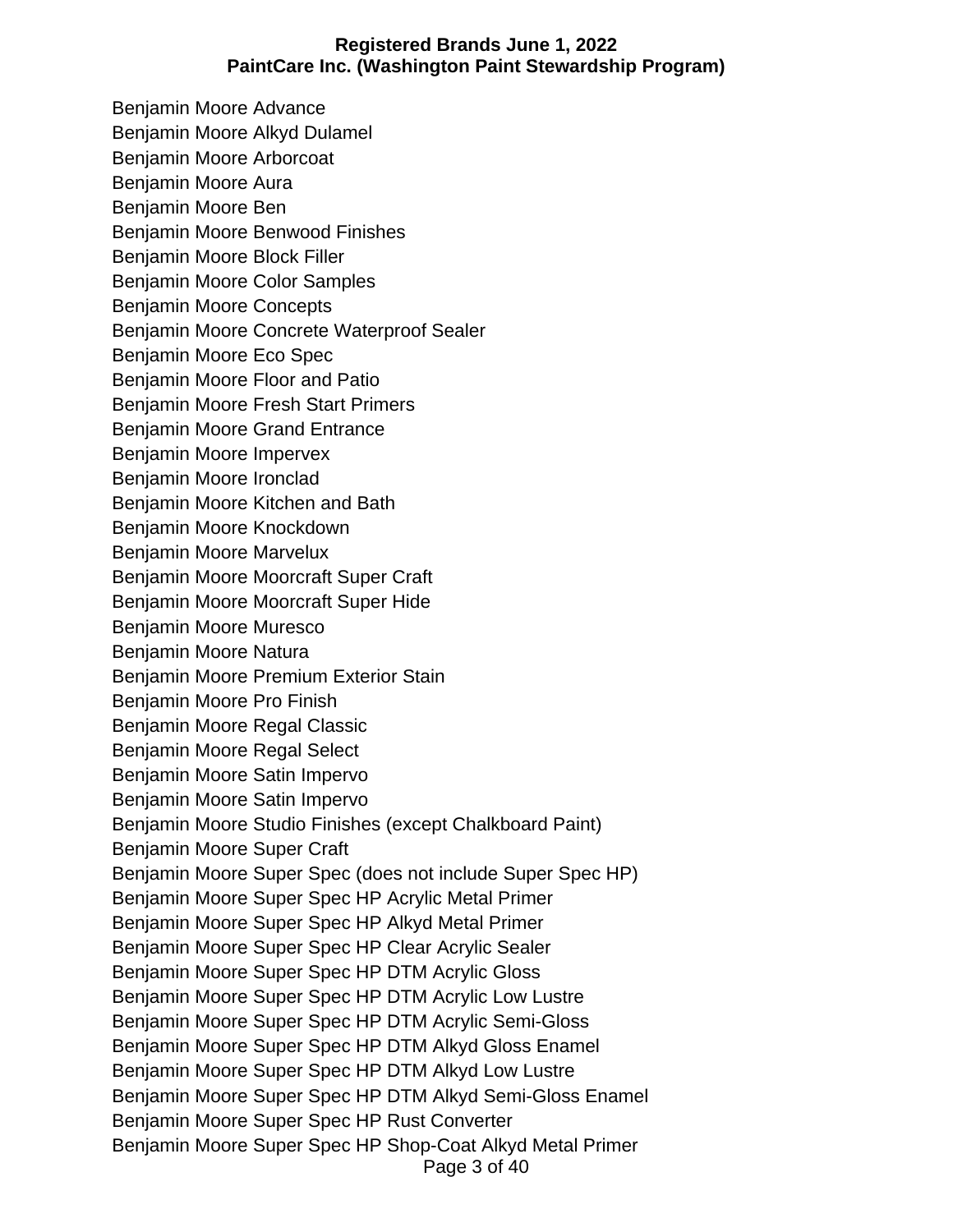Benjamin Moore Super Spec HP Universal Metal Primer Benjamin Moore Super Spec HP Urethane Alkyd Gloss Enamel Benjamin Moore Sure Seal Primer Benjamin Moore Ultra Spec (does not include Ultra Spec HP) Benjamin Moore Vinyl Latex Flat Benjamin Moore Waterborne Ceiling Paint Benjamin Moore Waterborne Satin Impervo BenMate Danish Tung Oil Finish Better Homes and Gardens Bin Coat Metal Paint **Blacknight** Block Filler Blue Seal BMI 100 Primer Bruce Fresh Finish **BrushLaq** Bunker Hill Ceiling Paint Bunker Hill Classic Exterior Bunker Hill Classic Interior Bunker Hill Demo Color Sample Bunker Hill DIKON Barn & Fence Bunker Hill Door & Trim Bunker Hill Drywall Primer Bunker Hill Excellence Exterior Bunker Hill Excellence Interior Bunker Hill Exterior Acrylic Primer Bunker Hill Exterior Oil-based Primer Bunker Hill Premiere Exterior Bunker Hill Premiere Interior C&M Coatings C2 Paint C-500 SuperUrethane™ C-500™ CAB/Acrylic Clear Topcoat CAB/Acrylic White Topcoat Cabinet, Door& Trim Paint **Cabot** Cabot "The Finish" Cabot Australian Timber Oil Cabot Cabothane Cabot Clear solutions Cabot OVT Cabot Problem Solver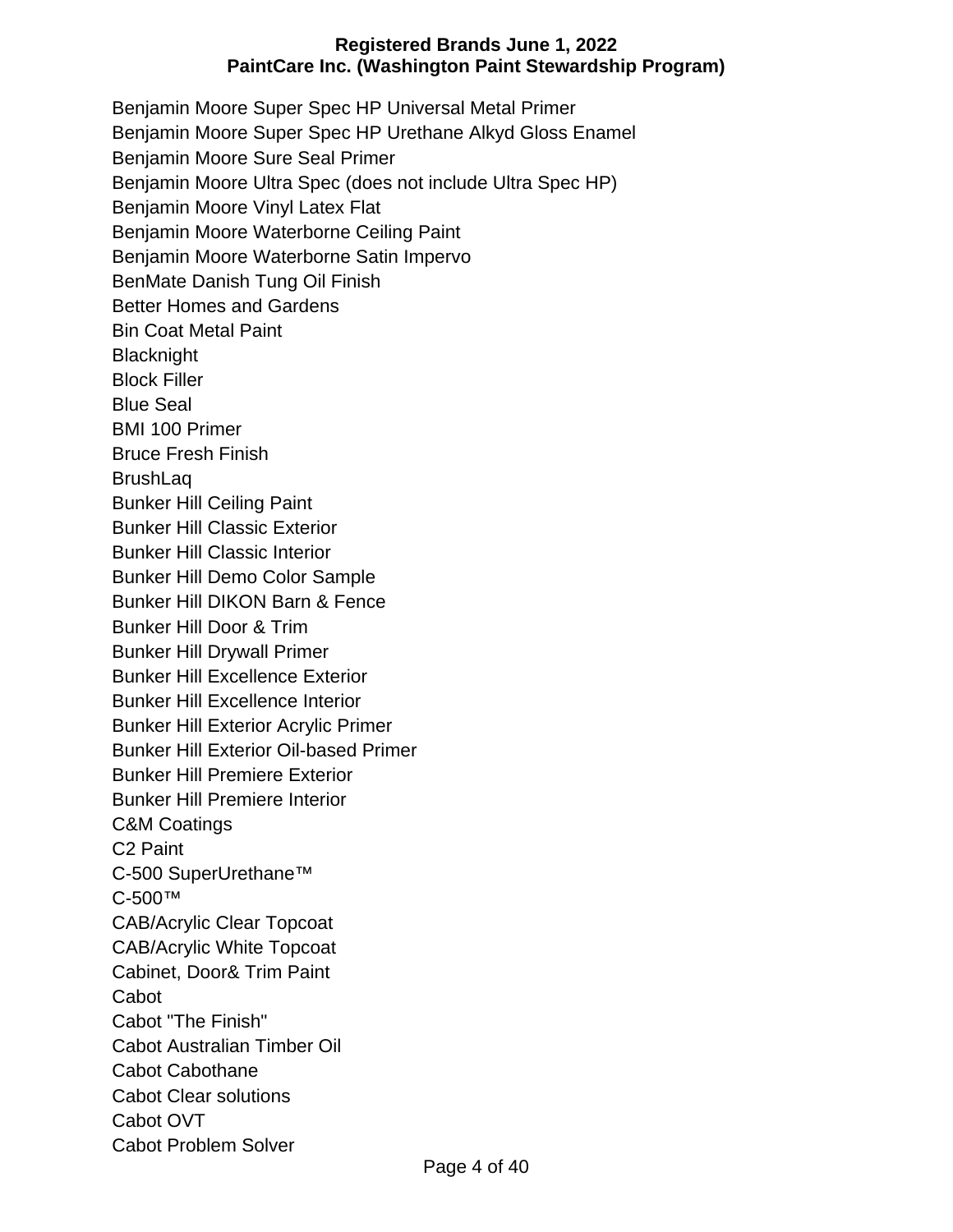Cabot PROVT

California Paints Alkyd Vapor Barrier Primer Sealer & Enamel Undercoater

California Paints AllFlor Porch & Floor Enamel

California Paints All Wall & Trim Primer, Sealer and Undercoater

California Paints Aquaborne Ceramic Universal Primer

California Paints ASAP Enamel Undercoater Primer & Sealer

California Paints California Ceiling White

California Paints CalPro

California Paints Diamond Ceiling White

California Paints Drywall Primer

California Paints Fres-Coat

California Paints Grip Coat Bonding Primer

California Paints Malibu

California Paints Muralo 268

California Paints Muralo 563

California Paints Nextech 2

California Paints Ox-O-Flow Cal Coater

California Paints Preference

California Paints Prime Touch Primer and Sealer

California Paints ProPaint

California Paints Sand Finish

California Paints Texture Finish

California Paints Trouble Shooter

California Paints Ultra 2010

California Paints Ultra Aquaborne Ceramic

California Paints Ultra Ceiling White

California Paints Ultra High Build Exterior Paint

California Paints UltraPlate Cabinet & Trim Enamel

California Paints Verde

California Paints WipeOut

California Paints WipeOut II

Casual Spaces

CertainTeed Extreme Texture Coat

CertainTeed Level V

CertainTeed Quick Prep

CertainTeed Quick Prep Plus

CertainTeed Vapor Prime

Chemsearch - Conquest

Chimney Rx Masonry Chimney Water Repellent

Clare Flat White

Clare Interior Eggshell

Clare Interior Semi-Gloss

Clare Multipurpose Primer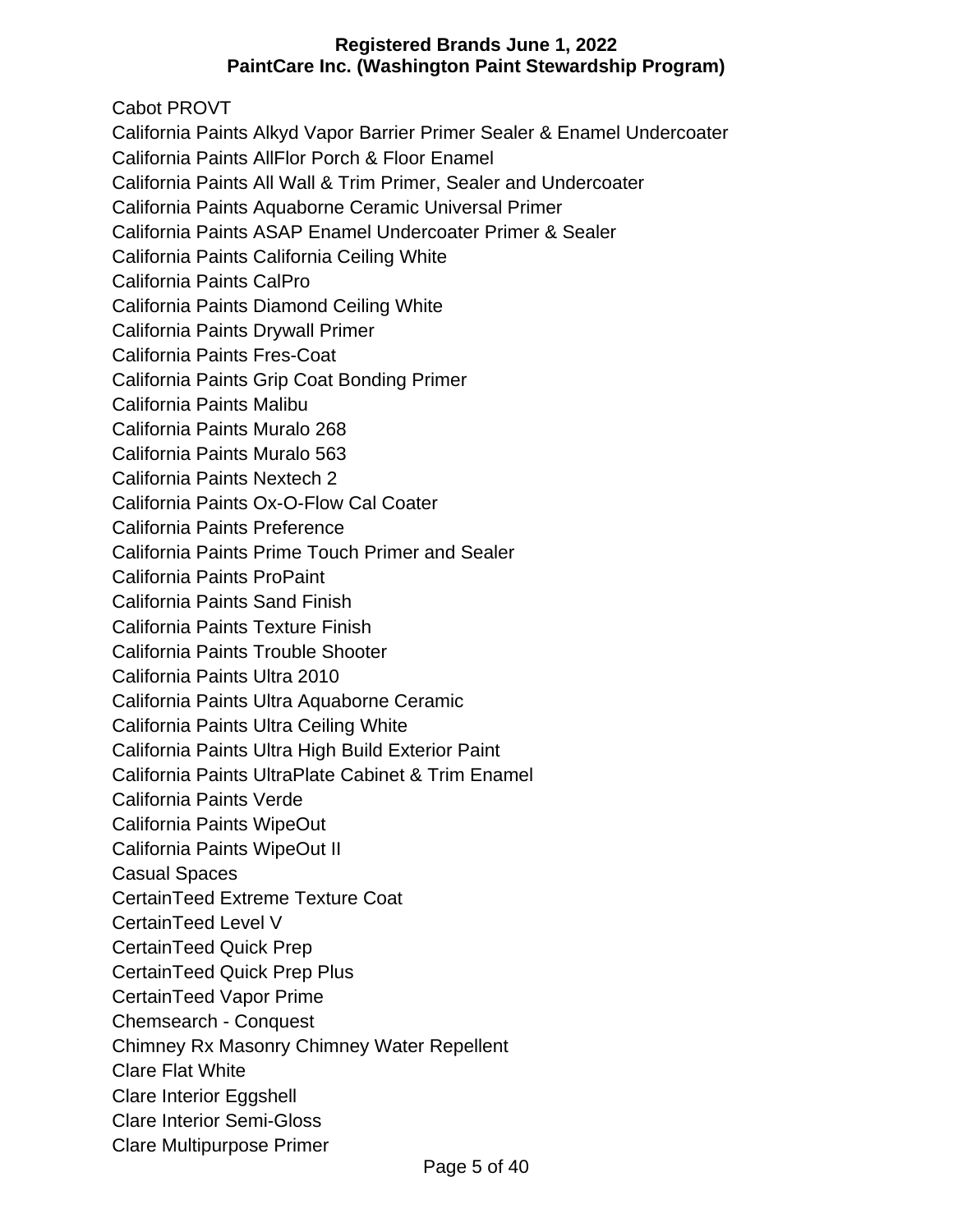Clark+Kensington Paints Clear and Clean Clear Finishing Paste™ Clinical Paints Collection of Joy Argente Collection of Joy Oro Color Decor Color Extra Color House Premium Ceiling Paint Color Made Simple Color Mist ™ **ColorPlace** Color Prime - W ™ Color Prime ™ ColorSeal™ Color Wheel Colour Crete Comex Paint **Conco** Contractor's Edge Controlz Primers Core Essentials Coronado Aqua Plastic Coronado Ceiling Paint Coronado Crylicote Coronado Elastite Coronado Final Touch Coronado Gold Coronado Grand Coronado Grip & Seal Coronado Maxum Stains Coronado Optimum Hide Coronado Rust Scat Coronado Super Kote 1000 Coronado Super Kote 3000 Coronado Super Kote 5000 (does not include the dry falls) Coronado Supreme Coronado Texcrete Coronado Texcrete WB Coronado Tough Shield Coronado Tough Tex Coronado Tough Walls Corotech Electrostatic Enamel Semi-Gloss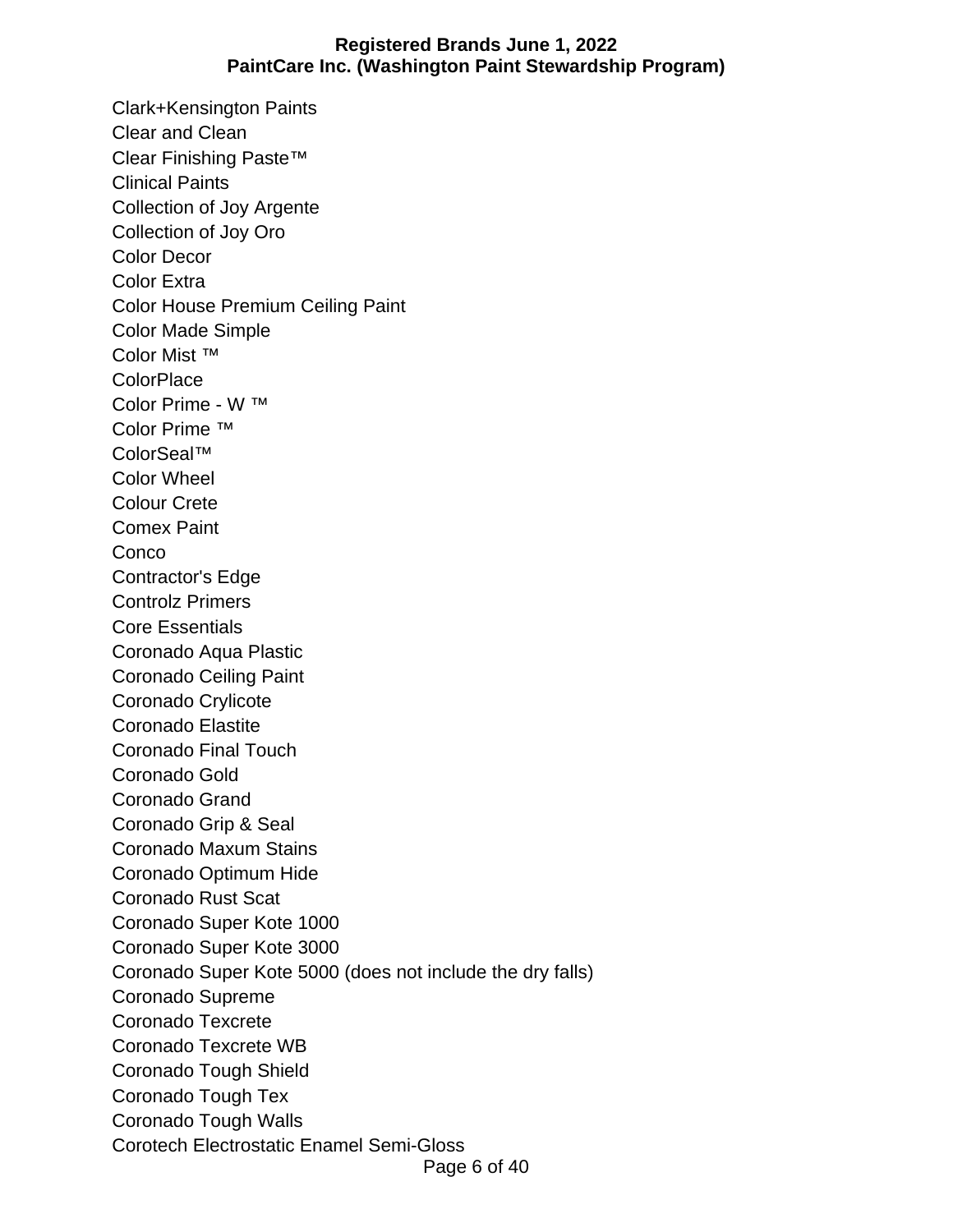Corotech Hammertone Enamel Corotech Organic Zinc Rich Primer Corotech Pre-Cat Epoxy Eggshell Corotech Pre-Cat Epoxy Semi-Gloss Corotech Prep All Universal Primer Corotech Quick Dry Acrylic Spray DTM Corotech Quick Dry Enamel Gloss Corotech Quick Dry Enamel Semi-Gloss Corotech Rust Arretor Corotech Shop Cote Primer Country Chic Paint - Tough Coat Cover & Go **CoverCoat** CrackleAdd™ Crackle Fine Line™ Crackle Lacquer Clear Crackle™ CRC® Rust Converter Crema Creme Activator™ CrystalFin: Gloss , Semi-Gloss, Satin and Matte CrystalFin Floor Finish: Gloss and Satin CT-100 **Cutek** Daly's Deck Stain Daly's Log Oil Daly's Semi-Transparent Exterior Stain Daly's Waterborne Deck Stain Daly's Waterborne Stain Daly's Wood Stain Dead Flat Varnish™ Deft Clear Wood Finishes Deft Deftoil Deft Lacquer Sanding Sealer Deft Polyurethanes Deft Wood Stains Defy Clear Wood Finish Defy Composite Deck Sealer Defy Deck Stain for Hardwoods Defy Epoxy Fortified Wood Stain Defy Extreme Wood Stain Defy Marine Seal Defy Original Synthetic Wood Stain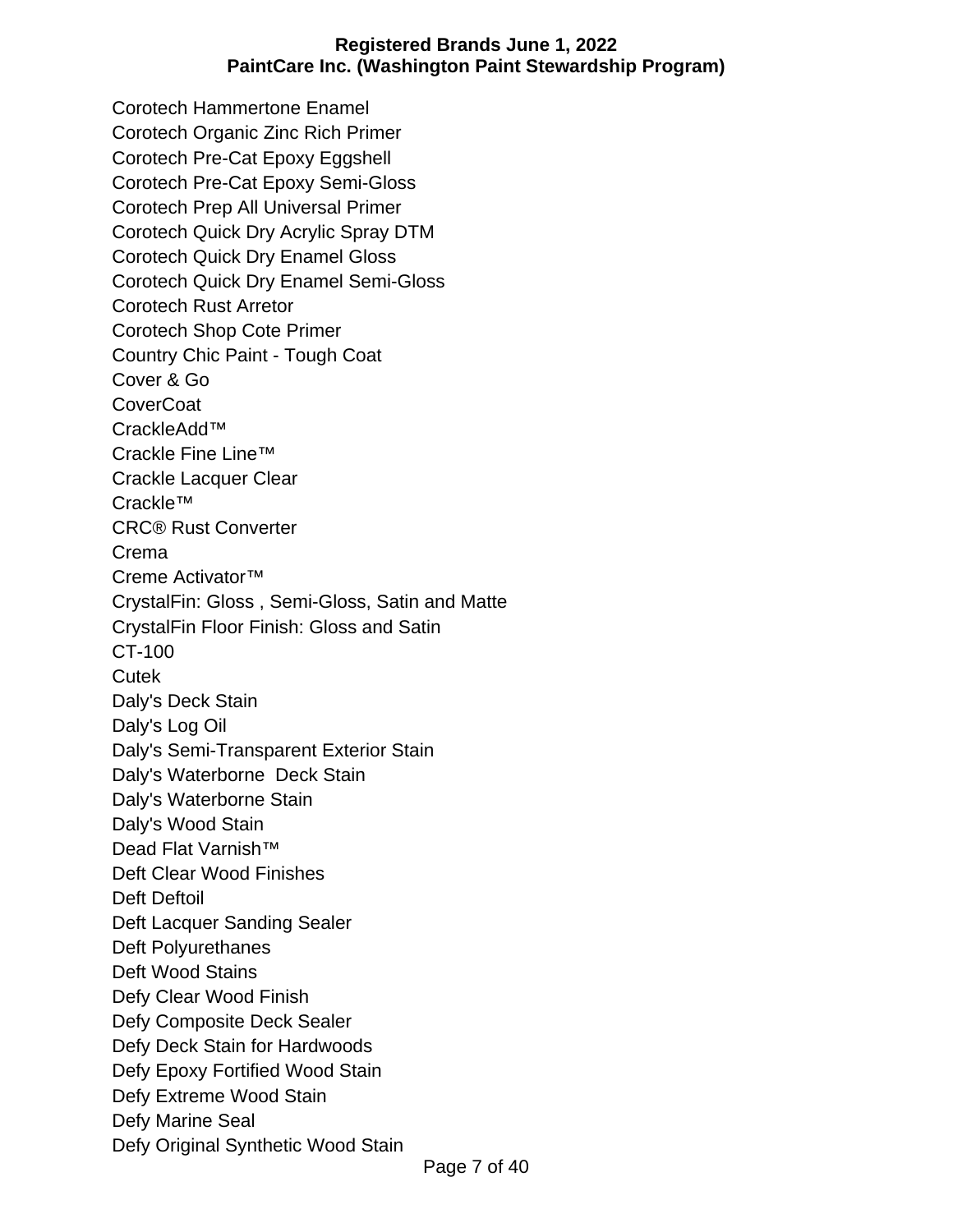Demandit® Designer Drylok (all colors) Designer Foil FX Paste™ Designer Foil FX™ Designer Metallics™ Designer Rust™ Devine Diamond Brite Diamond Collection DIKON Barn & Fence (Bunker Hill) DIKON Dairy Enamel Dimensional Metals 2 DIP Color Do It Best Do-It-Best Do It Best Best Look® Do It Best Color Solutions® Do-It Best Waterproofer Drylok Concrete Floor Paint (all colors) Drylok Concrete Protector Drylok E1 Floor Paint (all colors) Drylok Extreme Drylok Latex Base Masonry Waterproofer (all colors) Drylok Natural Look Sealer Drylok Oil Base Masonry Waterproofer (all colors) Drylok Water Based 5% Silicone Drylok Wet Look Sealer **Duckback** Duckback - All Purpose Waterproofer Duckback - Composite Deck Sealer Duckback - Mason's Select - Concrete Clear Sealers Duckback - Mason's Select - Epoxacryl Solid Color Concrete Stain Duckback - Mason's Select - Transparent Concrete Stain Duckback - Premium Translucent Finish Duckback - SuperDeck - Clear Wood Finish Duckback - SuperDeck - Deck & Dock Elastomeric Duckback - SuperDeck - Exotic Hardwood Stain Duckback - SuperDeck - Log Home Oil Finish Duckback - SuperDeck - Oil Based Stain Duckback - SuperDeck - Pressure Treated Stain Duckback - SuperDeck - Semi Transparent Stain Duckback - SuperDeck - Solid Color Stain Duckback - SuperDeck - Transparent Stain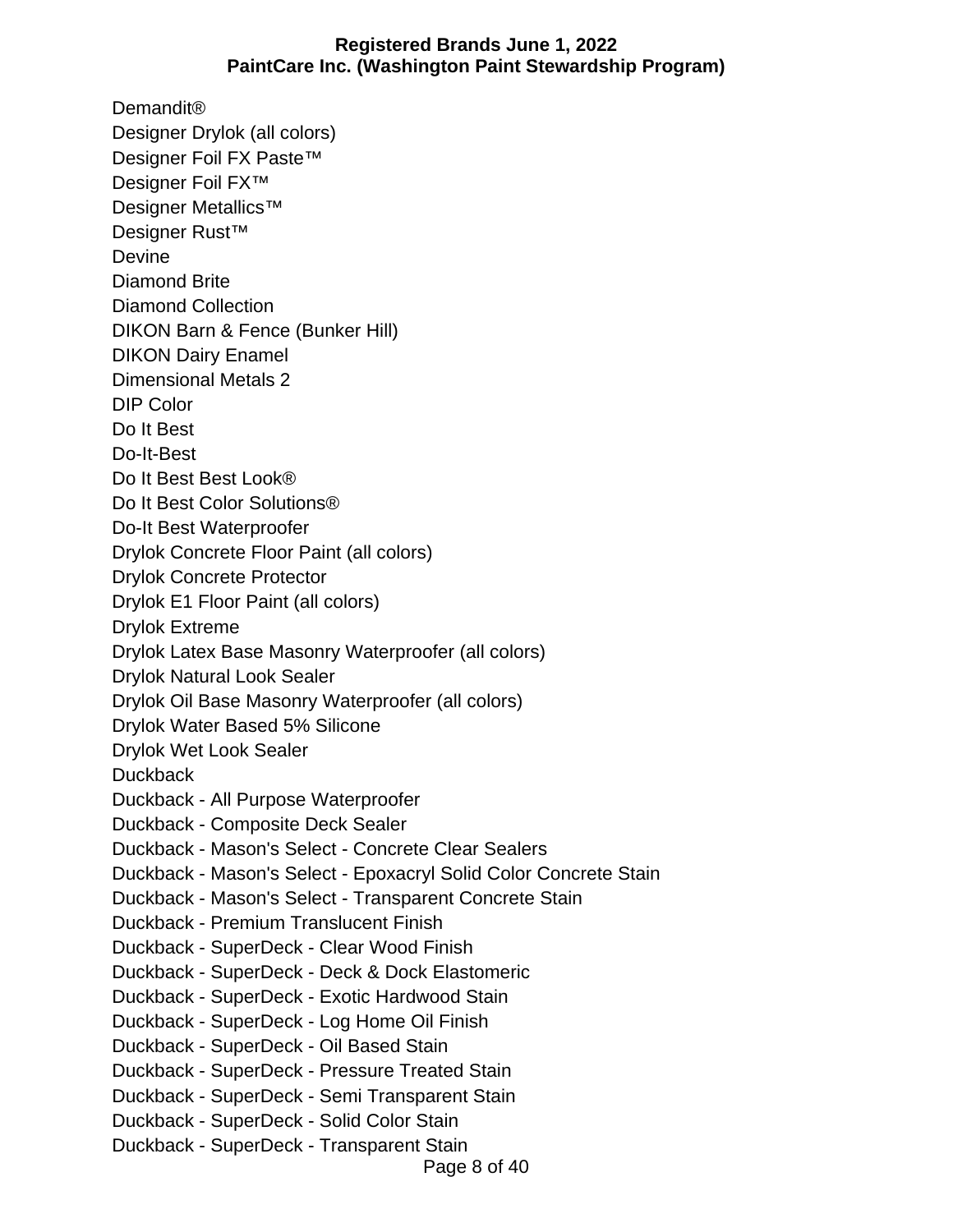Page 9 of 40 Duckback - SuperDeck - Waterborne Stain Dunn's Paints Dunn-Edwards DuraGard™ DuraSeal Sanding Sealer™ DuraSheen™ with UV Dutch Boy Dutchboy Dimensions Dutchboy Dirt Fighter Interior Dutchboy Maxbond® Dutchboy Refresh Dutch Metal™ Dutch Standard (all products) Easy Care Easy Color EcoLogic Economy ECOS Paints Eco-Steps Coating Encase **Enrich** EPIC Ceiling White EPIC Interior Primer EPIC Premium Interior Paint and Priimer Equinox Essential Performance Evolve Excesior Coatings (all products) E-Z Kare Fabulon Farrow & Ball Dead Flat Farrow & Ball Estate Eggshell Farrow & Ball Estate Emulsion Farrow & Ball Exterior Eggshell Farrow & Ball Full Gloss Farrow & Ball Interior /Exterior Wood Primer & Undercoat Farrow & Ball Interior Wood Primer & Undercoat Farrow & Ball Masonry & Plaster Stabilising Primer Farrow & Ball Masonry Paint Farrow & Ball Metal Primer & Undercoat Farrow & Ball Modern Eggshell Farrow & Ball Modern Emulsion Farrow & Ball Wall Ceiling Primer & Undercoat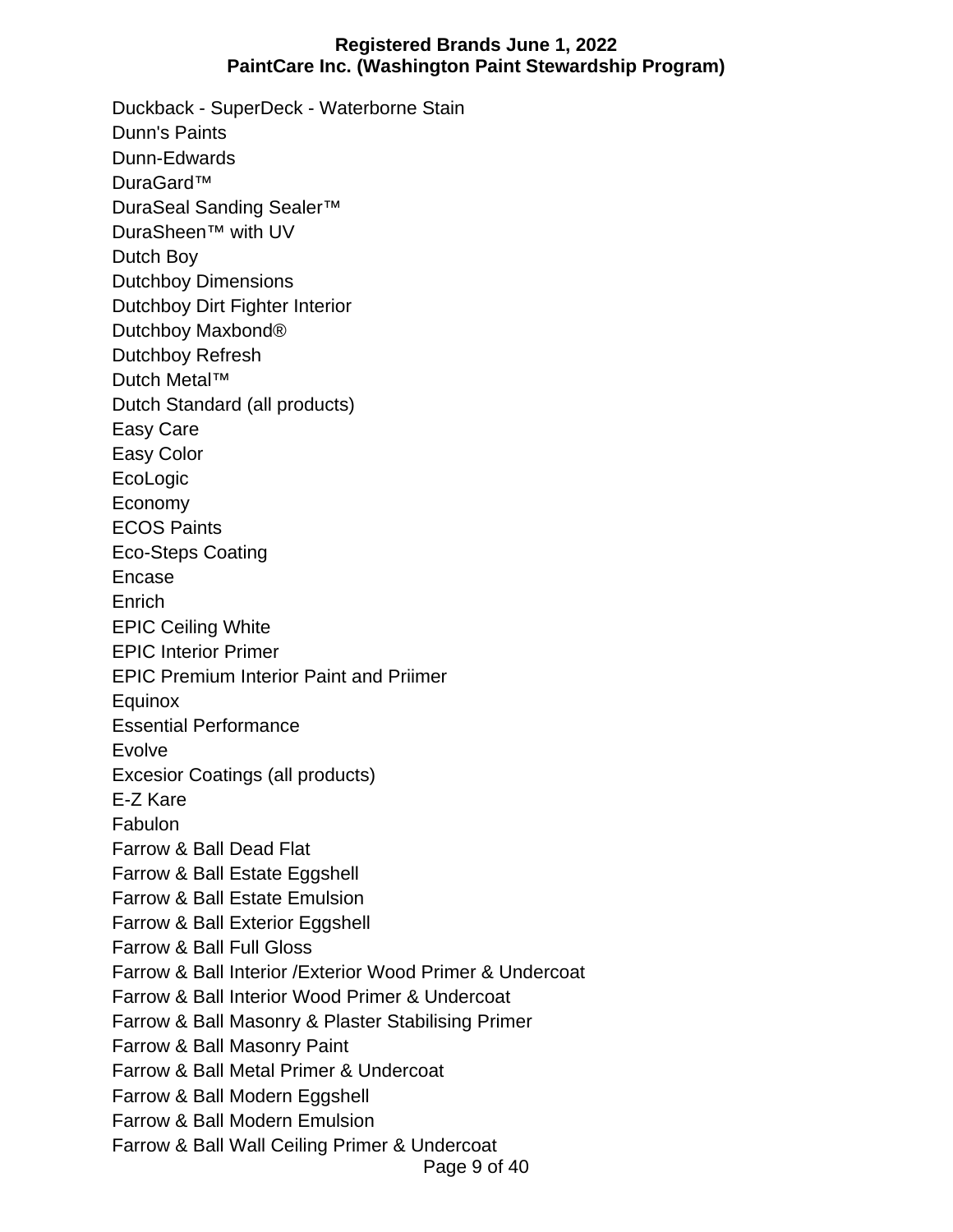Page 10 of 40 Farrow & Ball Wood Floor Primer &Undercoat Farrow & Ball Wood Knot & Resin Blocking Primer Faux Effects® Faux Effects International™ Faux Effects World® FauxMetal™ FauxStone™ Pull-Off FauxStone™ Pull-Off Crusty FauxTex™ FEI™ Field Marking Paints Finecoat 2 Fine Paints of Europe ECO Fine Paints of Europe Eurolux Fine Paints of Europe Eurothane Fine Paints of Europe Hollandlac Finishing Paste™ Fixall (all products) FixAll Acrylic Floor Sealer FixAll Acrylic Pool Paint FixAll Acrylic Stain Killer FixAll Adhesium Wall Covering Primer FixAll Alkyd Stain Killer FixAll Alumithane FixAll Aquaborne Ceramithane FixAll Chlorinated Rubber Pool Paint FixAll Clear Waterproofing Sealer FixAll Elastomeric Coating FixAll Epoxy Pool Paint FixAll Everlife Fast Dry Alkyd Enamel FixAll Everlife Urethane Enamel FixAll Everlife Waterborne Enamel FixAll Everlife Weatherproof Aluminum Enamel FixAll Exposed Concrete Sealer FixAll Field Marking Paint RTU FixAll Fix-Rite FixAll Fix Rust Primer FixAll Grabber Bonding Primer FixAll Gym Seal FixAll Kitchen & Bath Enamel FixAll Lacquer FixAll Lacquer Sanding Sealer FixAll Lacrylic Clear Sealer & Anti-Graffiti Coating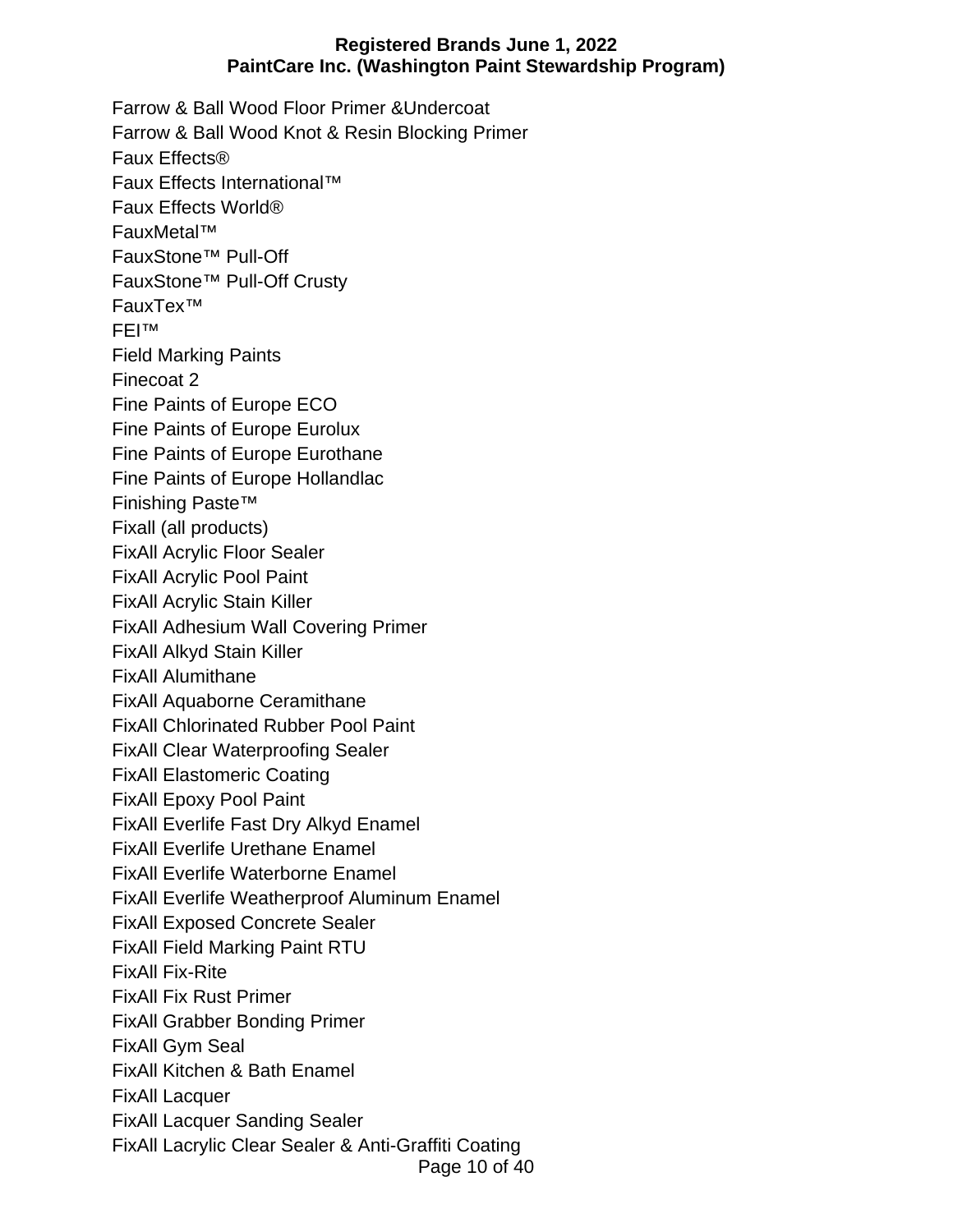FixAll Latex Block Filler FixAll Mason-Cote FixAll Masonry Conditioner FixAll Novus FixAll Polyurethane FixAll PVA Drywall Primer FixAll Roof Coating FixAll RustPlate Primer FixAll Sanding Sealer FixAll Semi-Transparent Interior Stain FixAll Shop Coat Primer FixAll Skid Grip FixAll Spar Varnish FixAll Sportmans Camouflage Exterior Paint FixAll Stain & Odor Barrier FixAll Stopz FixAll Ultimate Universal Primer FixAll Ultra Tred FixAll Varnish FixAll Waterborne Alkyd Stain Killer FixAll WearAll Formby's Forrest Paint Frazee Fred Myers French Lac Fresco 2 GacoDeck (A56, DT, & DK) Galvanized & Aluminum Primer Gardner-Gibson Black Jack (white elastomeric coatings only) Gardner-Gibson Dynamite Gardner-Gibson Eterna Kote Gardner-Gibson Gardner Gardner-Gibson Shur-Stik Gardner-Gibson Sta-Kool Gemini Coatings Artisan Effects Gemini Coatings Craftsman Collection Gemini Coatings Gem Clear Gemini Coatings Gem Coat Gemini Coatings Gem Cryl Gemini Coatings Gem Dye Gemini Coatings Gem Glo Gemini Coatings Gemini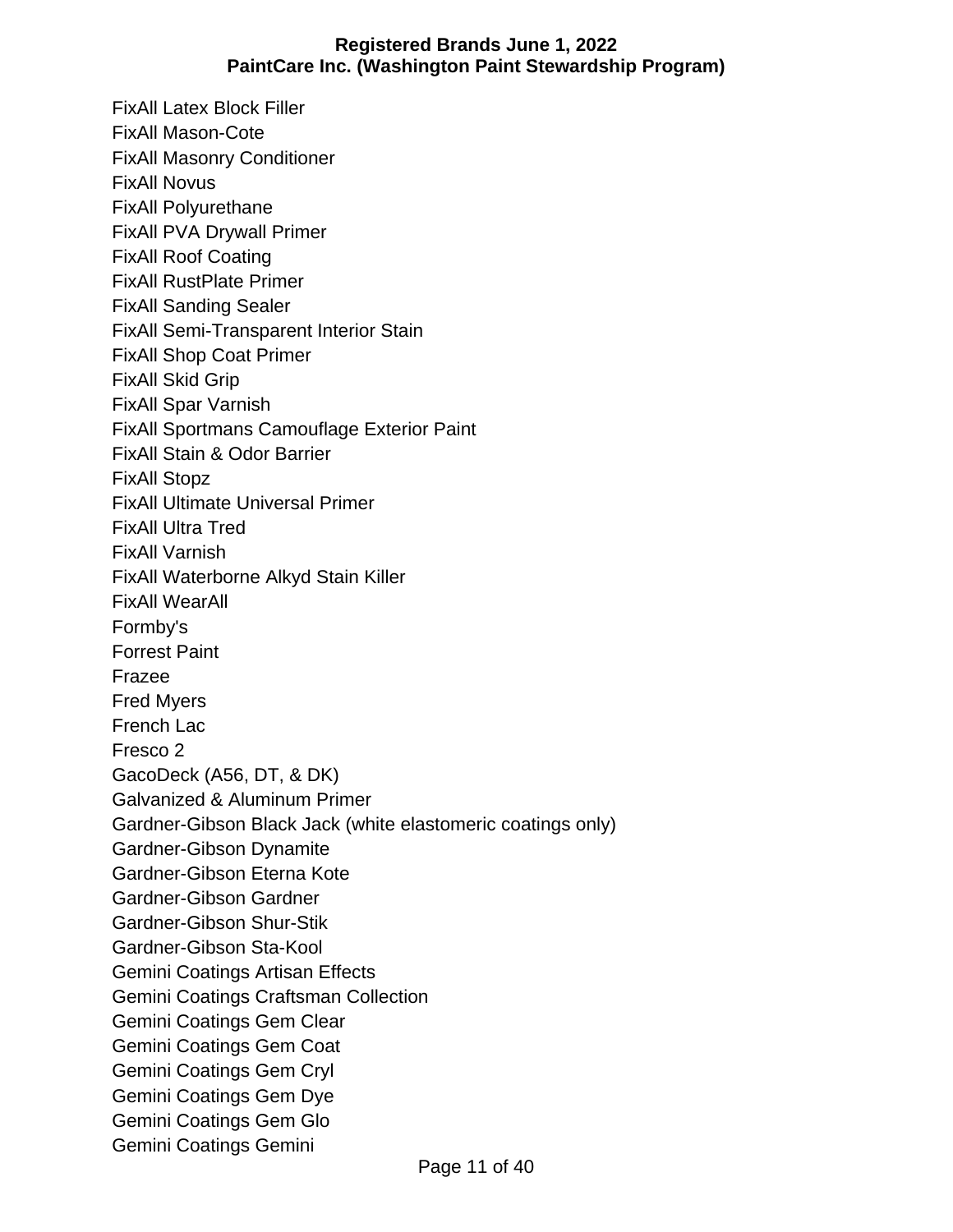Gemini Coatings Gemini Tone Stain Gemini Coatings Gem Pro Gemini Coatings Gem Tone Gemini Coatings Gem Var Gemini Coatings Gulf Synthetics - PermaBond Gemini Coatings Master's Magic Gemini Coatings Storm Shield Gemini Coatings Titanium Series Gemini Coatings Total Wood Preservative Gemini Coatings TWP Gemini Coatings WFS Gemini Coatings Wood Finishers Supply General Finishes Arm-R-Seal Urethane Topcoat General Finishes Black & White Undercoat General Finishes Brushable White Enamel General Finishes Clear Poly Topcoat General Finishes Enduro General Finishes Enduro-Var General Finishes Enduro-Var II General Finishes Enduro-Var Polyurethane General Finishes Exterior 450 General Finishes Exterior 450 Clear Finish & Stain General Finishes Exterior 450 Stains General Finishes Gel Stains General Finishes Gel Topcoats General Finishes GF Milk Paints General Finishes High Performance Poly General Finishes Industrial Dye Stains & Concentrates General Finishes Oil Base Wood Stains General Finishes Original Seal-A-Cell CLEAR General Finishes Outdoor Oil General Finishes Pigmented Poly General Finishes PolyAcrylic General Finishes Pre-Cat Urethane General Finishes Pre-Stain Wood Conditioner General Finishes Pro Image General Finishes RTM Stains General Finishes Sanding Sealer General Finishes Sealer General Finishes Stain Blocker General Finishes Water Base Dye Stains General Finishes Water Base Lacquer General Finishes Water Base Wood Stains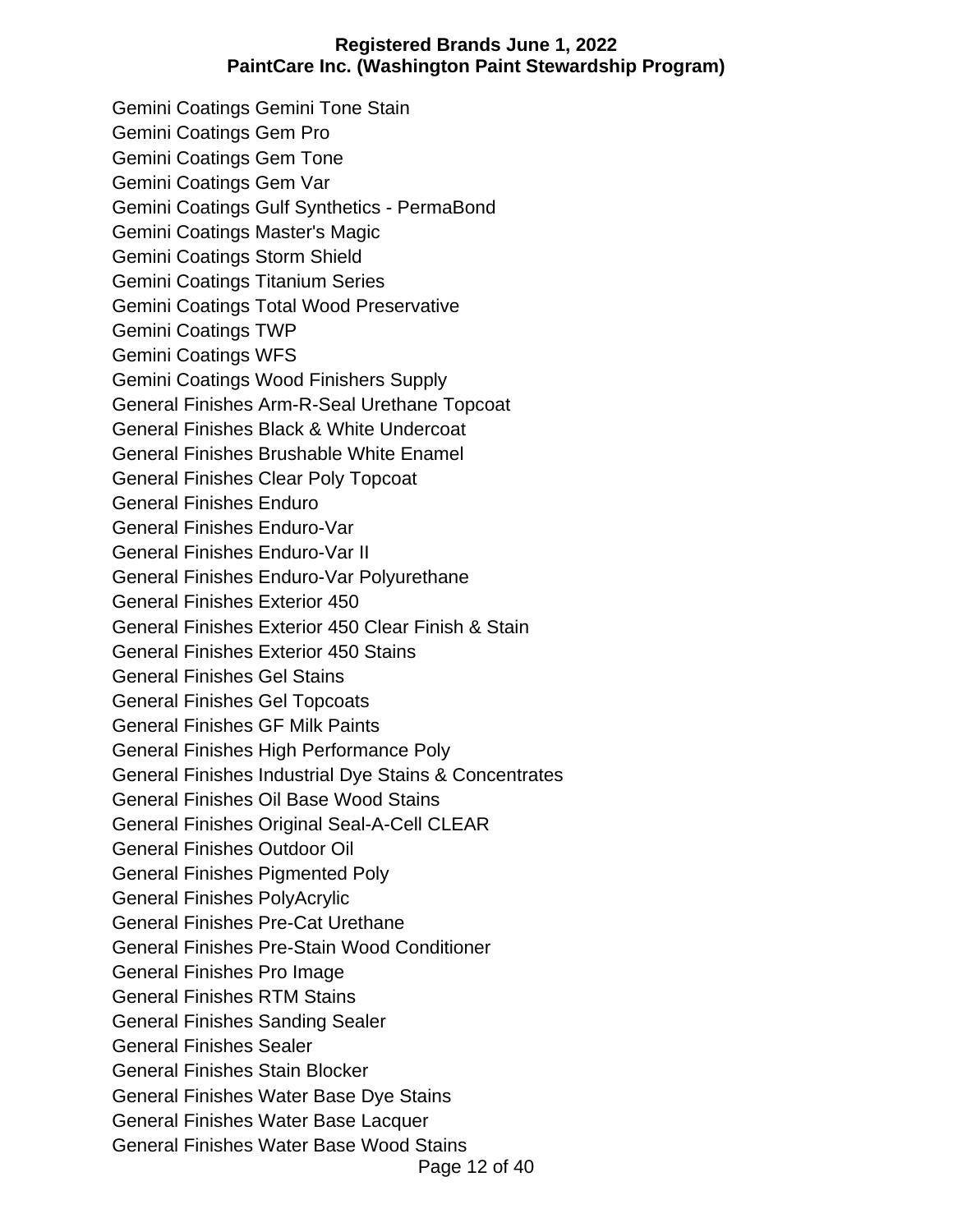Geocel Glidden Concrete Paint Glidden Diamond Glidden Duo Glidden Essentials Glidden Everyday Glidden EZ Track Glidden Grab-N-Go Glidden Gripper Glidden High Endurance Glidden High Performance Glidden Max-Flex Glidden Premium Glidden Professional Devflex Glidden Professional Devguard Glidden Professional Devoe Glidden PVA Drywall Primer Glidden Quick Cover Glidden Spred Glidden Vinyl Renew Glidden Woodpride Glitsa Gold Seal™ Finish Glitsa Gold Seal™ Lite Scent™ Finish Glitsa Gold Seal™ Stains (various colors) Glitsa High Performance Waterborne Finish Glitsa Infinity II LVOC™ Finish GlitsaMax™ Finish Glitsa Quality Seal™ Sealer Glitsa Wood Flour Cement™ Glitza TruSeal GlosThane Finish Golden Paintworks GoodFilla Stain and Paint Base GPM Graphenstone Ecosphere Premium GreenSheen® (all products) Grossman's Majic GS88-1 Sealer GS99-1 Sealer Guardian Contractor Grade Guardian Professional Quality H&C H&K Paints All Coat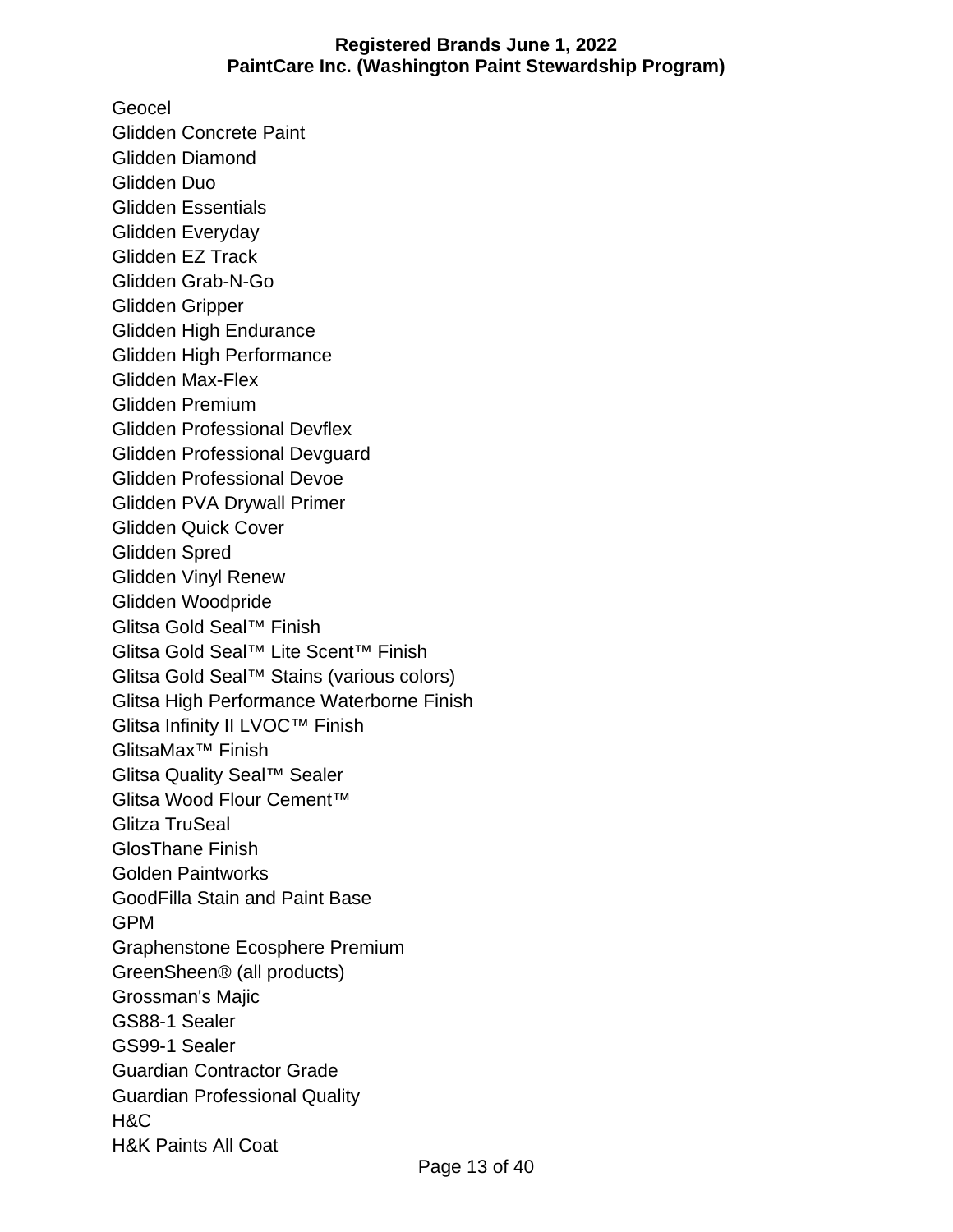Hamilton Drywall Products Prep Coat Plus Hamilton Drywall Products Prep Tex **Hammerite** Harrison Paint (all products) HD® Designs HDP™ Water-Repellent Paint Heavy Bodied Glazing Stain (Various colors) Hemp Shield Henry/Bakor Henry Acryprime Recoat Primer Henry Air Bloc 31 Brush/Spray Henry Aquaprime Primer Henry Aquatac Primer Henry Binder/Tack Emulsion Henry Grey Elastomeric Roof Coating Henry Light Tan Roof Coating Henry Metalshield Rubber Based Gray Roof Coating Henry Metalshield Waterbased Elastomeric Roof Coating Henry Premium Elastomeric Base Coating Henry Premium Non-Fibered Aluminum Henry RTC Coat Henry Solorflx Tan Elastomeric Henry Special Color Elastomeric HGTV Home HGTV Weathershield by Sherwin Williams Hi Build Acrylic Deck Coating High Performance Stain Hirshfield's A.M.P. Acrylic Masonry Primer Hirshfield's Acrylic Concrete Sealer Hirshfield's Acrylic Woodstain Hirshfield's Athletic Field Marking Paint Hirshfield's Ceiling White Hirshfield's Clearcoat Hirshfield's ColorMax Hirshfield's ColorPro Hirshfield's Contractor Select Hirshfield's Contractor Select Zero Hirshfield's Custom Home Hirshfield's Drywall Primer Hirshfield's Exterior Oil Primer Hirshfield's Faux Finish Glaze Hirshfield's Heavy Duty Hirshfield's House & Trim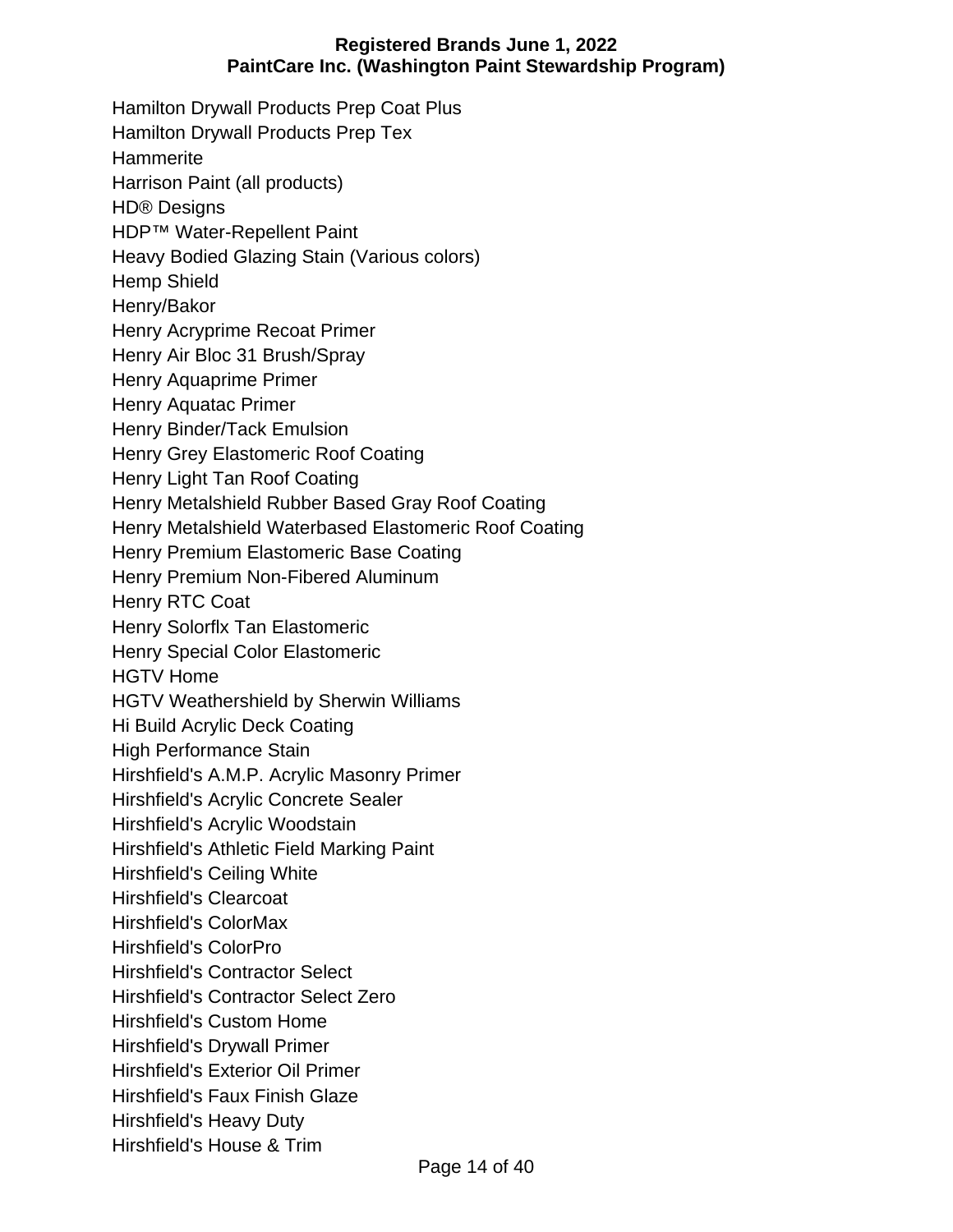Page 15 of 40 Hirshfield's Housecoat Hirshfield's Housecoat Exterior Acrylic Primer Hirshfield's Housecoat II Hirshfield's MHB Hirshfield's Northern Naturals Hirshfield's Oil-based Woodstain Hirshfield's One Hour Finish Hirshfield's Parking Ramp Paint Hirshfield's Platinum Ceramic Hirshfield's Platinum Exterior Hirshfield's Premium Select Health Hirshfield's Procrylic Hirshfield's ProWall 1000 Hirshfield's ProWall 2000 Hirshfield's ProWall 4000 Hirshfield's ProWall 6000 Hirshfield's Pro-Z Hirshfield's Reserve Hirshfield's Sanding Sealer Hirshfield's Select 1000 Hirshfield's Top Scrub Hirshfield's Ultra Premium Celing Paint Hirshfield's Uni-Prep Hirshfield's Wall Prep Hirshfield's Wash & Wear Homax Premixed Popcorn Ceiling Texture Homax Premixed Wall Texture Homax Roll-On Texture Homax Tile Guard Homax Wet Look Cure Seal Homestead Horizon Imprint Coat™ Insl-X Aqua Lock Insl-X Blockout Insl-X Cabinet Coat Insl-X Chlorinated Rubber Pool Paint Insl-X Field Marking Insl-X Hot Trax Acrylic Garage Floor Paint Insl-X Lead Block Encapsulating Paint Insl-X Odor Less Insl-X Prime Lock Insl-X Pro-Plate Enamel - Rust Preventative Coating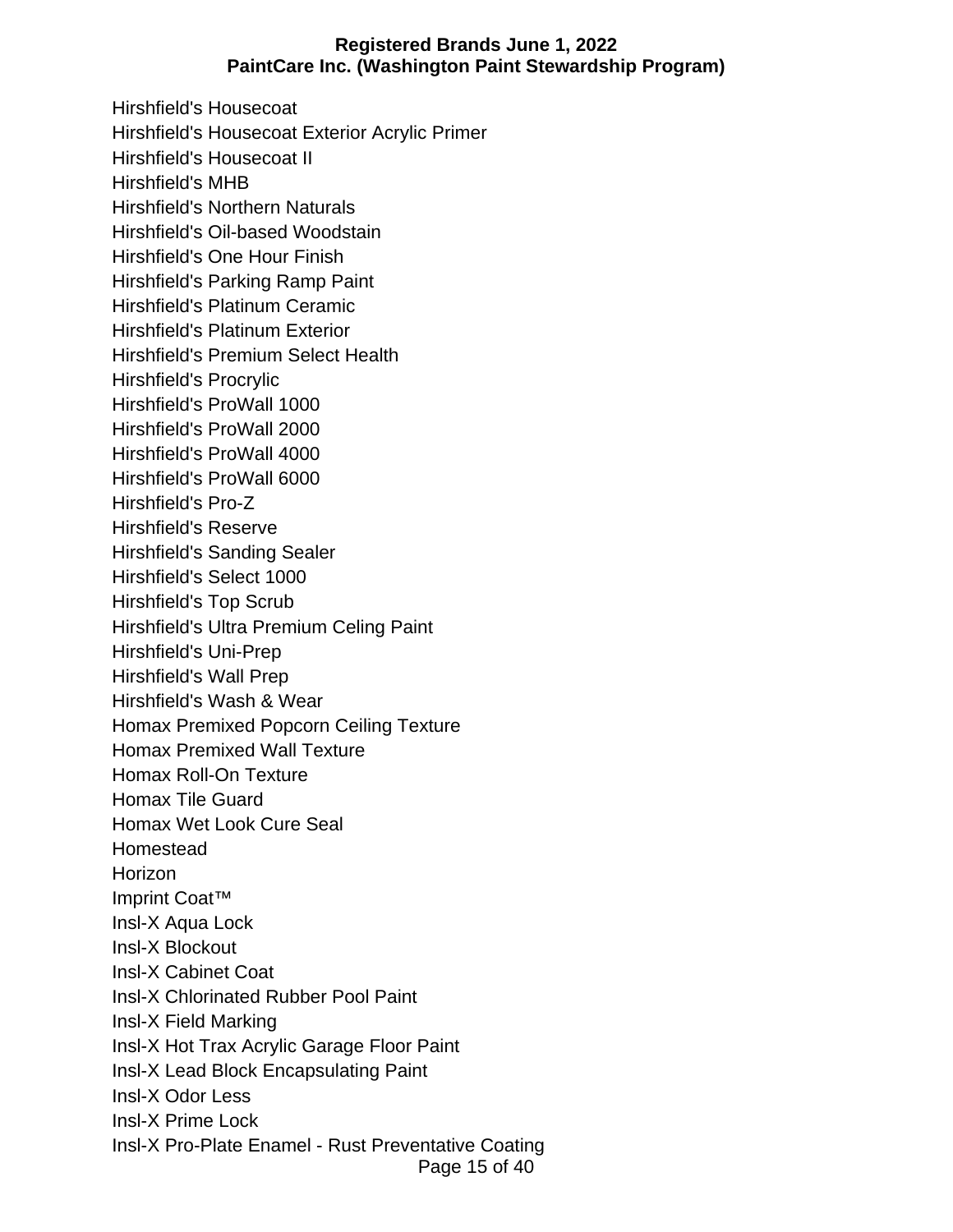Insl-X Rubber Based Pool Paint Insl-X Seal Lock Insl-X Stix Insl-X Sure Step Insl-X Tough Shield Insl-X Tuffcrete Insl-X Waterblock Insl-X Waterborne Pool Paint Jel'd Poly Kote Jel'd Stain Kelly-Moore Acry-Lustre Kelly-Moore Acry-Plex Kelly-Moore Acry-Shield Kelly-Moore Acry-Shield Stain Kelly-Moore Acry-Tred Kelly-Moore Alkydex Kelly-Moore Block Filler Kelly-Moore Color Max Kelly-Moore Color Sample Kelly-Moore Color Shield Kelly-Moore DTM High Performance Kelly-Moore Dura-Poxy Kelly-Moore Dura-Poxy + Kelly-Moore Dura-Poxy + Porch & Floor Kelly-Moore Durapoxy HP Kelly-Moore Ecoat Kelly-Moore Elastakote Kelly-Moore Envira-Crete Kelly-Moore Envira Poxy Kelly-Moore Enviro Coat Kelly-Moore Enviro Coat - Heat Reflective Kelly-Moore Epic Kelly-Moore EZ Sand Kelly-Moore Flo-Cote Kelly-Moore Green Coat Kelly-Moore Industrial Kelly-Moore Kel-Aqua Kelly-Moore Kel-Bond Kelly-Moore Kel-Cote Kelly-Moore Kel-Guard Kelly-Moore Kel-Pro Kelly-Moore Kel-Tex Kelly-Moore Kel-Thane II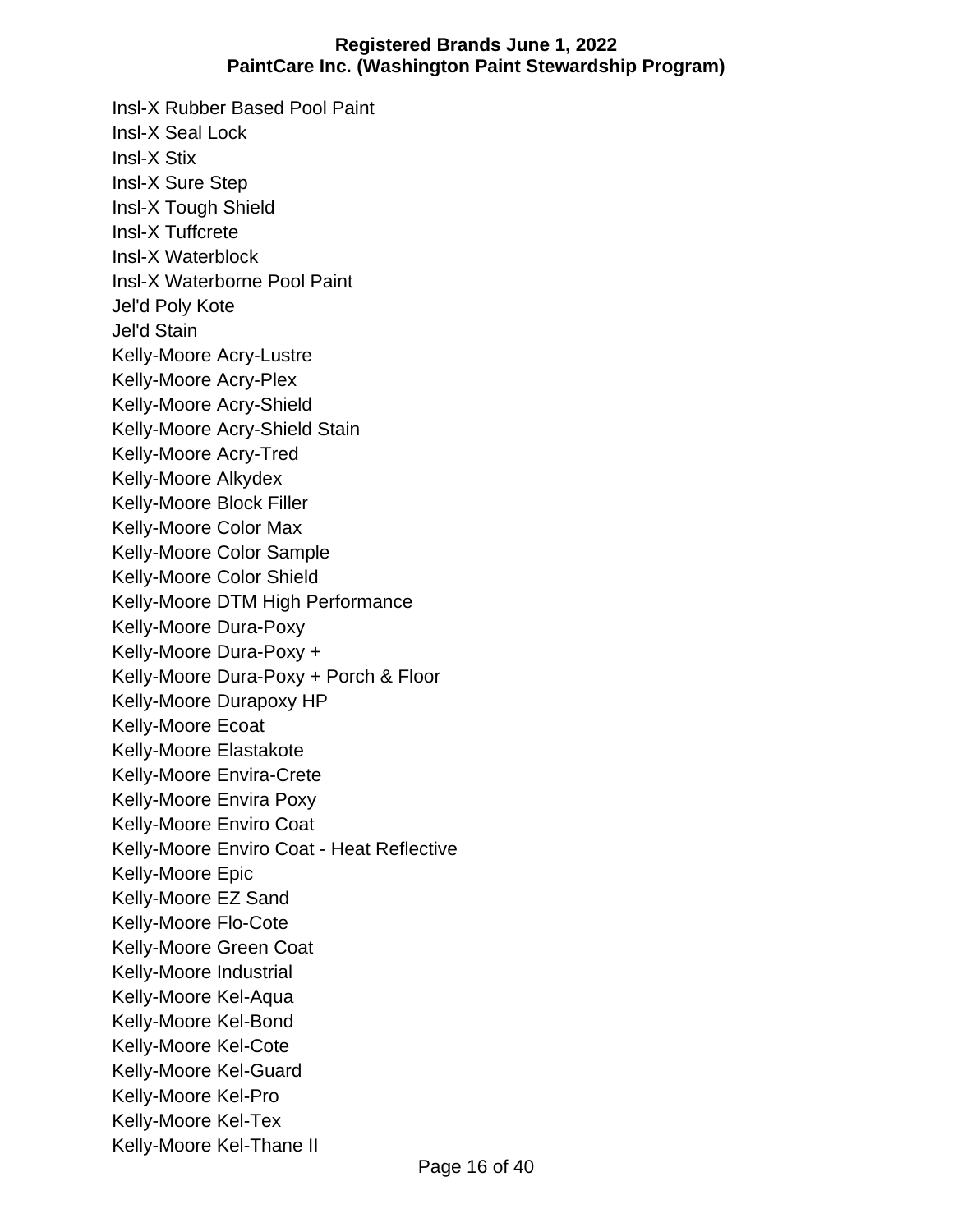Page 17 of 40 Kelly-Moore Kel-Tone Kelly-Moore KM Commercial Kelly-Moore KM Professional Kelly-Moore Level 5 Primer Kelly-Moore Magnum Kelly-Moore Mark Right Kelly-Moore Modern Wood Finish Kelly-Moore Multi-Seal Kelly-Moore Plasti-Namel Kelly-Moore Pre-Cote Kelly-Moore Premium Professional Kelly-Moore Quick Dry Alkyd Kelly-Moore Seasons Kelly-Moore Shop Coat Primer Kelly-Moore Silver Shield Kelly-Moore Stain Lock Kelly-Moore Stainz-Rite Kelly-Moore Stripe & Zone Kelly-Moore Stucco-Seal Kelly-Moore Tred-Cote Kelly-Moore Uni-Prime Kelly-Moore Vapor Shield Kelly-Moore Wall Prep Kelly-Moore Weather Shield Kelly-Moore Woodcraft Kilz Kilz Casual Colors Kilz Pro-X Kilz True Tone Kitchen & Bath Kolor Kote Kool Seal Krylon Krylon Commercial Kwal Laticrete Granite & Marble Countertop Sealer Laticrete High Gloss Sealer & Finish Laticrete Paver Armor Pro<sup>™</sup> Premium High Gloss Color Enriching Sealer Laticrete Paver Armor Pro<sup>™</sup> Premium No Gloss Color Enriching Sealer Laticrete Paver Armor Pro<sup>™</sup> Premium Penetrating Natural Look Sealer Laticrete Paver Armor Pro™ Premium Salt Repelling Natural Look Sealer Laticrete Paver Armor Pro<sup>™</sup> Premium Semi Gloss Color Enriching Sealer Laticrete Paver Armor Pro<sup>™</sup> Premium Waterproofing Natural Look Sealer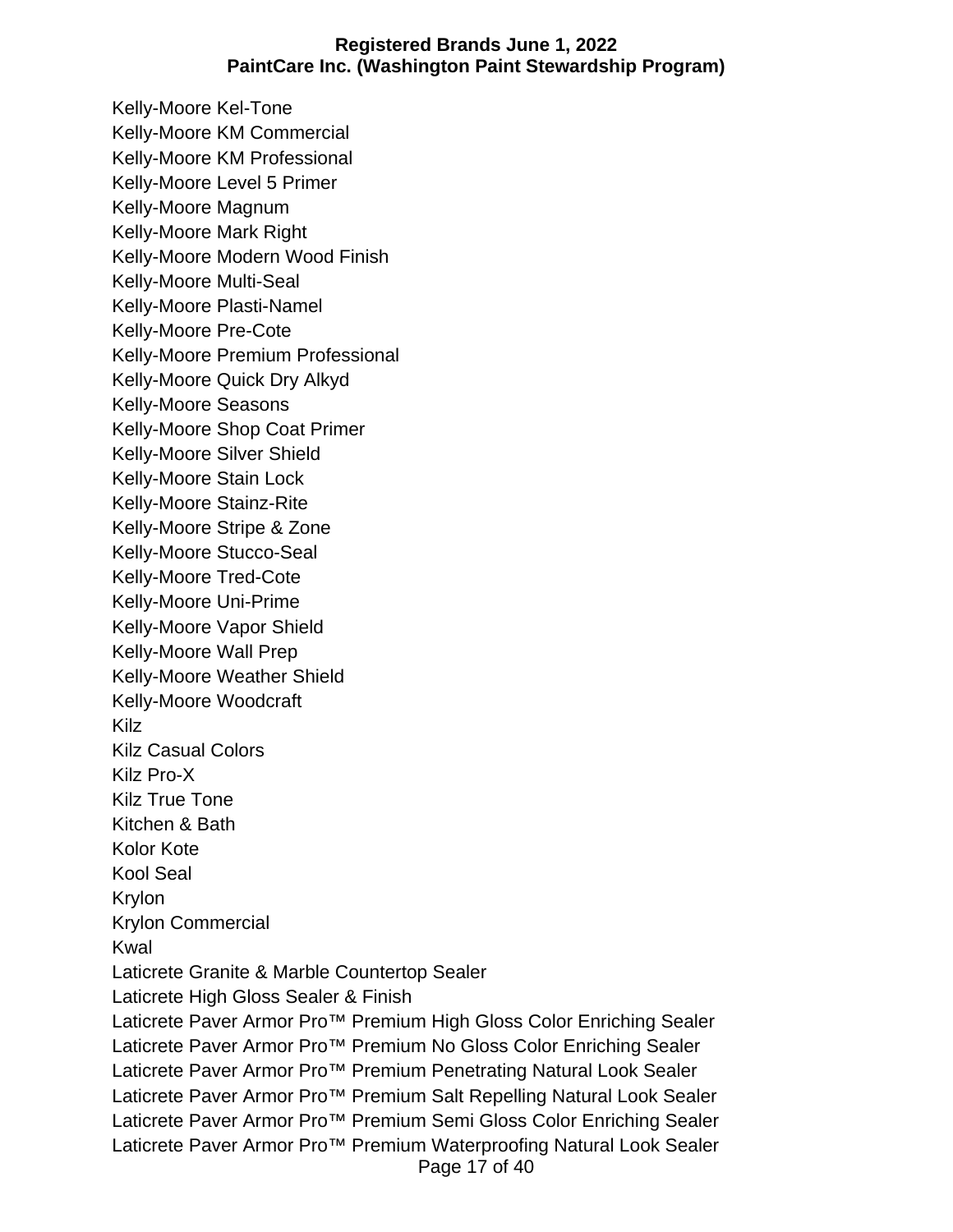Laticrete Premium Stone Sealer Laticrete Premium Stone Sealer & Enhancer Laticrete Saltillo Tile Sealer & Finish Laticrete Semi Gloss Sealer & Finish Laticrete Stone Sealer Laticrete Stone Sealer & Enhancer Laticrete StoneTech® Professional Enhancer Laticrete StoneTech® Professional Enhancer Pro™ Sealer Laticrete StoneTech® Professional Grout Release Laticrete StoneTech® Professional Heavy Duty Exterior Sealer Laticrete StoneTech® Professional Heavy Duty Sealer Laticrete StoneTech® Professional High Gloss Finishing Sealer Laticrete StoneTech® Professional High Gloss Lacquer Laticrete StoneTech® Professional Impregnator Pro® Sealer Laticrete StoneTech® Professional Maximum BulletProof® Sealer Laticrete StoneTech® Professional Natural Stone Countertop Sealer Laticrete StoneTech® Professional Paver Sealer & Enhancer Laticrete StoneTech® Professional Salt Water Resistant Sealer Laticrete StoneTech® Professional Sealer Laticrete StoneTech® Professional Semi Gloss Finishing Sealer Laura Ashley Lenmar 350 VOC Polyurethane Wood Finish Lenmar Aqua-Plastic Lenmar Echo Lenmar Evolution Lenmar Interior Waterborne Wiping Stain Lenmar QuickStain Waterborne Wiping Stain Lenmar Spar Varnish Life Cycle Coatings Architectural Paint Lifeline Accents Lifeline Acrylic Lifeline Advance Lifeline Endure LifeLine Exterior Lifeline Interior Lifeline Ultra-2 Lifeline Ultra-7 Lime Paint & Wash™ Liqwid Stain Long End Seal Lullaby Paints LusterSuede™ Magnolia Home Paint by Kilz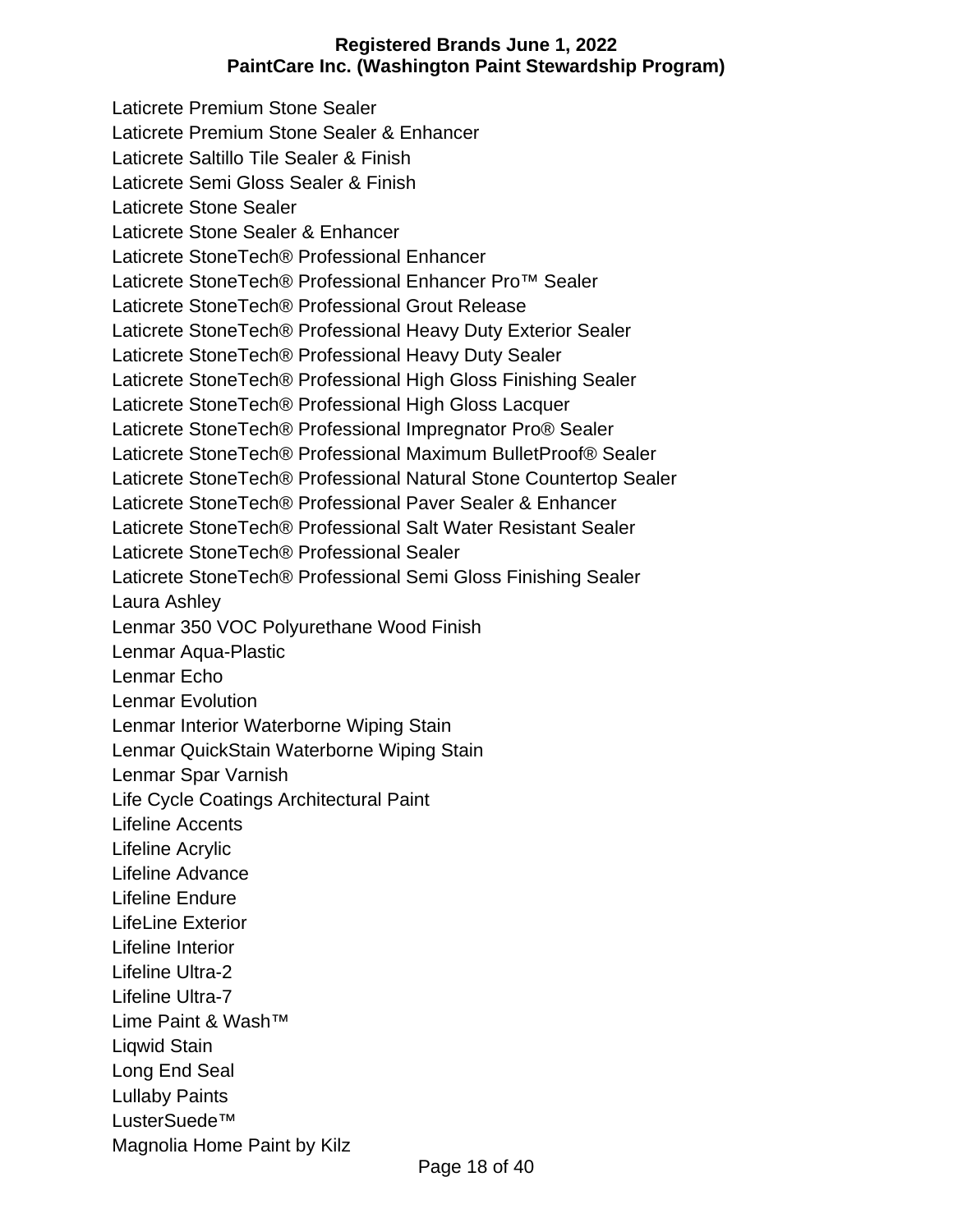Maintenance One Maintenance Paint (Home Depot) Majic Aluminum Paint Majic Barn & Fence Paint Majic Barricade Majic Basement Paint Majic Concrete Sealer Majic Diamond Hard Enamel Majic Diamond Hard Paint Majic Easy Spread Majic Exterior/Interior Paint Majic Fence Paint Majic Field Marking Paint Majic Floor Enamel Majic Floor Paint Majic House & Deck Stain Majic Kitchen & Bath Paint Majic Latex Enamel Majic Lifestyle Majic Pride Majic Primer & Paint Majic Professional Majic Rust Kill Coating Majic Stain Blocking Primer Sealer Majic Town & Country Majic Waterproofing Sealer Majic Water Sealer Majic Wood Stain Majic Wood Varnish Marine Enamel Martha Stewart Living Martin Senour Paints **Marvins** MasonrySaver #25 Floor Finish MasonrySaver Acrylic Waterproofing Sealer MasonrySaver All-Purpose HD Water Repellent MasonrySaver Decorative Concrete Sealer MasonrySaver Garage Floor Sealer MasonrySaver Paver Sealer MasonrySaver VOV Compliant Solvent Base Water Repellent MasonrySaver Water Repellent for Brick MasonrySaver Water Repellent for Split-Face Block Masterchem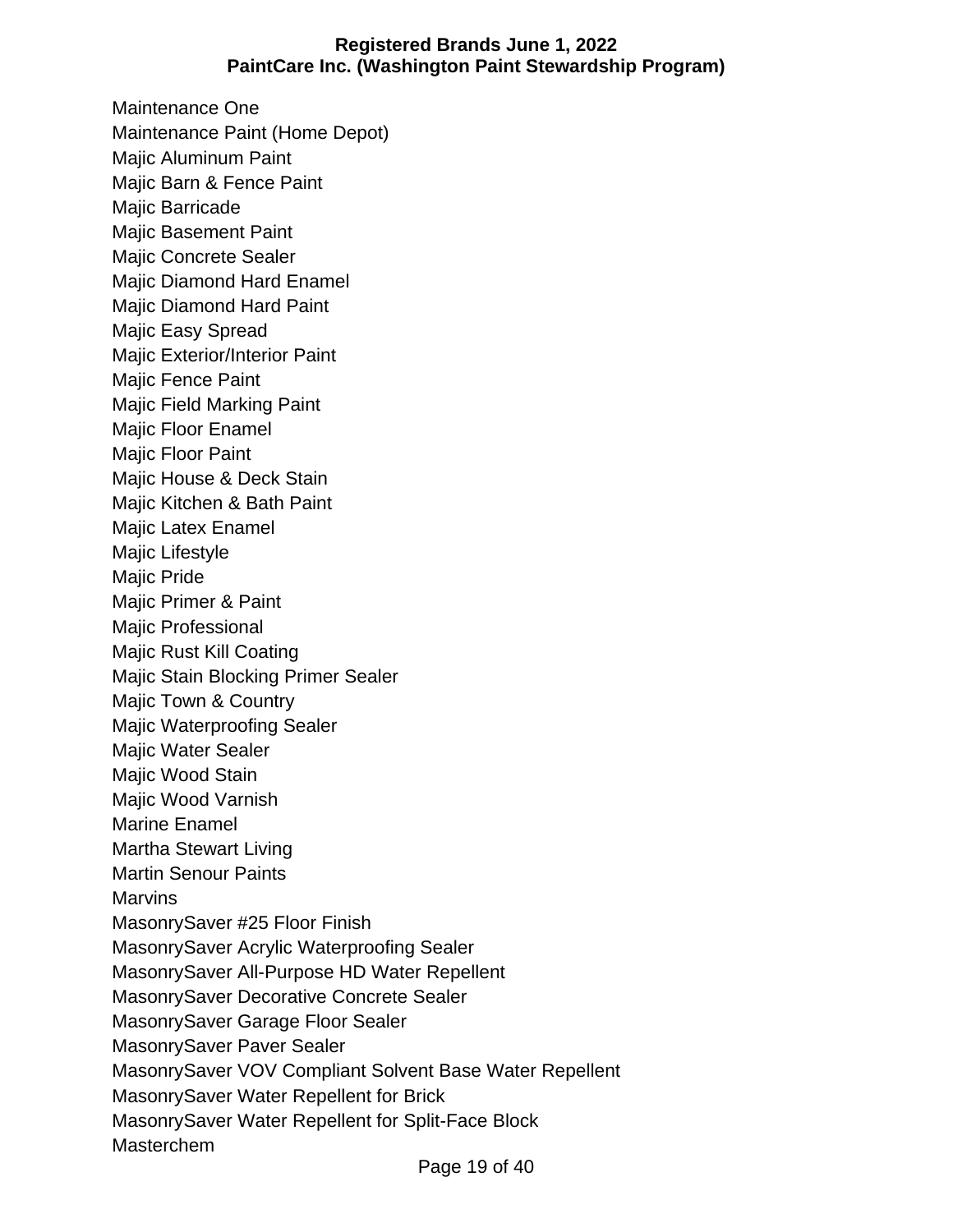Master Dutch Metal™ Master Gel® Finish Clear Master Guard Oil and Spot Primer Master Guard Sealer Master Guard Wood Sealer Matte Wall Sealer™ MBP Flat **McCloskey** McCloskey Man-O-War McCloskey Multi-Use McCloskey Special Effects McCloskey Stains McCoy's Melamine Messmer's Composite Deck Finish Messmer's Decking Stain MetalGlow® Metallic Finishes Metal Ready Universal **MetroPaint** Mia Colore Gesso Vernice Mia Colore Limepaint Calce Vernice Mia Colore Varnish matt Vernici Mia Colore Wall primer Muro di primer Miller 45 Minute Primer Miller Acriclear Miller Acri-Glaze Miller Acrilite Miller Acrimetal Miller Acrinamel Miller Acro Pure Miller Acrylic Satin Miller Acrylic Undercoat Miller Aluminum&Metal primer Miller Aluminum Paint Miller Aqua Miller Clear Varnish Miller Drifall Stalite Miller Edge Seal Miller Enamel Undercoat Miller Equipment Enamel Miller Evolution Miller Floor&Porch Enamel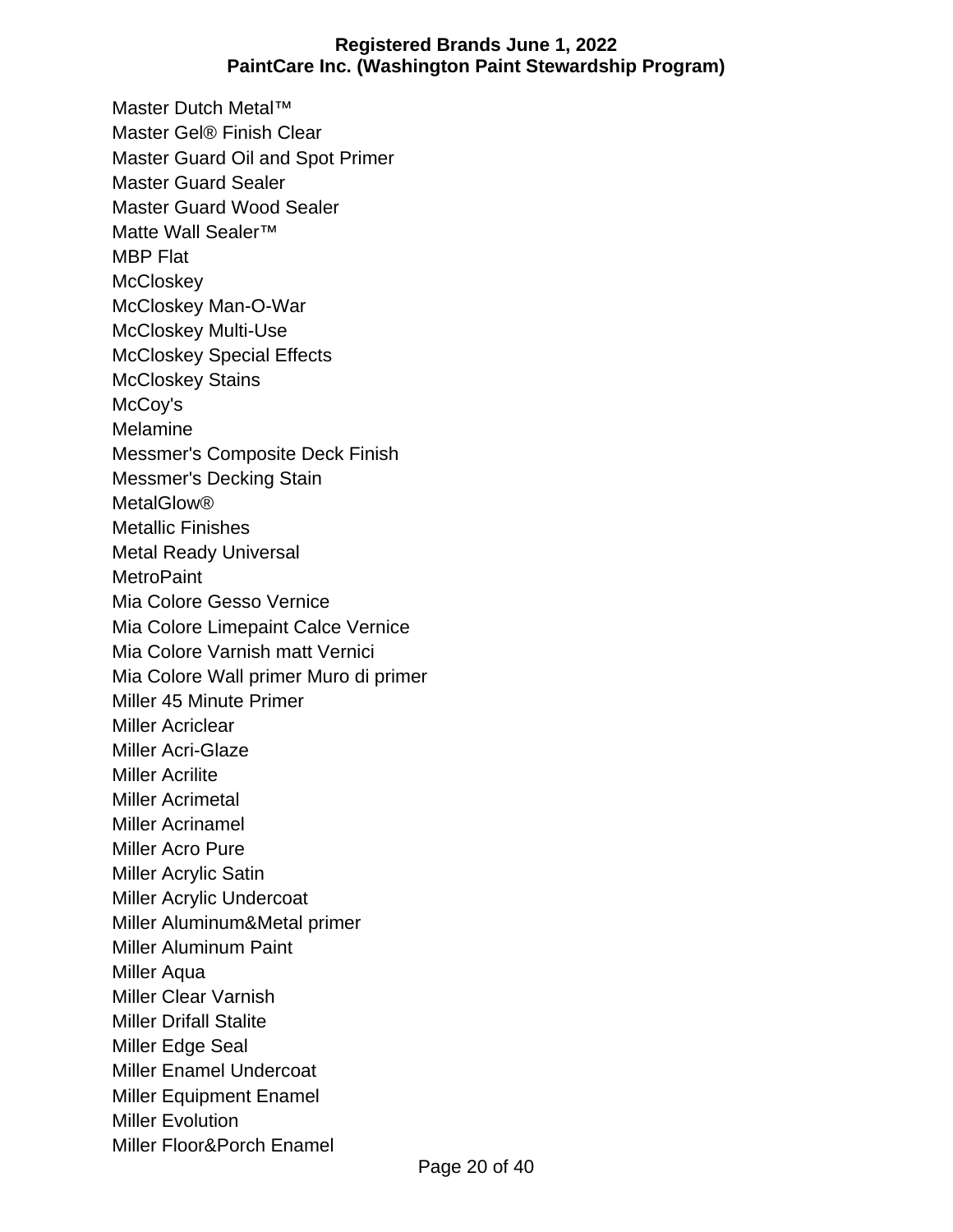Miller Gym Coat Miller HB Opaque Stain Miller Kril Miller Metal Primer Miller Milastic Miller Millerseal Miller Modern Wood Stain Miller NW Weathergard' Miller Penetrating Conditioner Miller Performance Miller Polyurethane Varnish Miller Premium Miller Premium Enamel Miller Pure Paint Miller Rust Control Primer Miller Spar Enamel Miller Spar Varnish Miller Speed Enamel Miller Stain Blocking Primer Miller Super Color Miller Super Seal Miller Tuff Tread Miller Vapor-Lok Minwax Color Wash Minwax Lacquer (all types) Minwax Polycrylic Minwax PolyShades Minwax Polyurethane (all types) Minwax Stain (all types) Minwax Tung Oil Minwax Urethane Minwax Varnish Minwax Wipe-On Poly Minwax Wood Effects Minwax Wood Finish Miracle Sealants 511 Anti-Slip Miracle Sealants 511 Glass Tile & Shower Door Sealer Miracle Sealants 511 H2O Plus Miracle Sealants 511 Impregnator Miracle Sealants 511 Porcelain & Ceramic Tile Sealer Miracle Sealants 511 Porous Plus Miracle Sealants 511 Quartz Counter Top Sealer Miracle Sealants 511 Seal & Enhance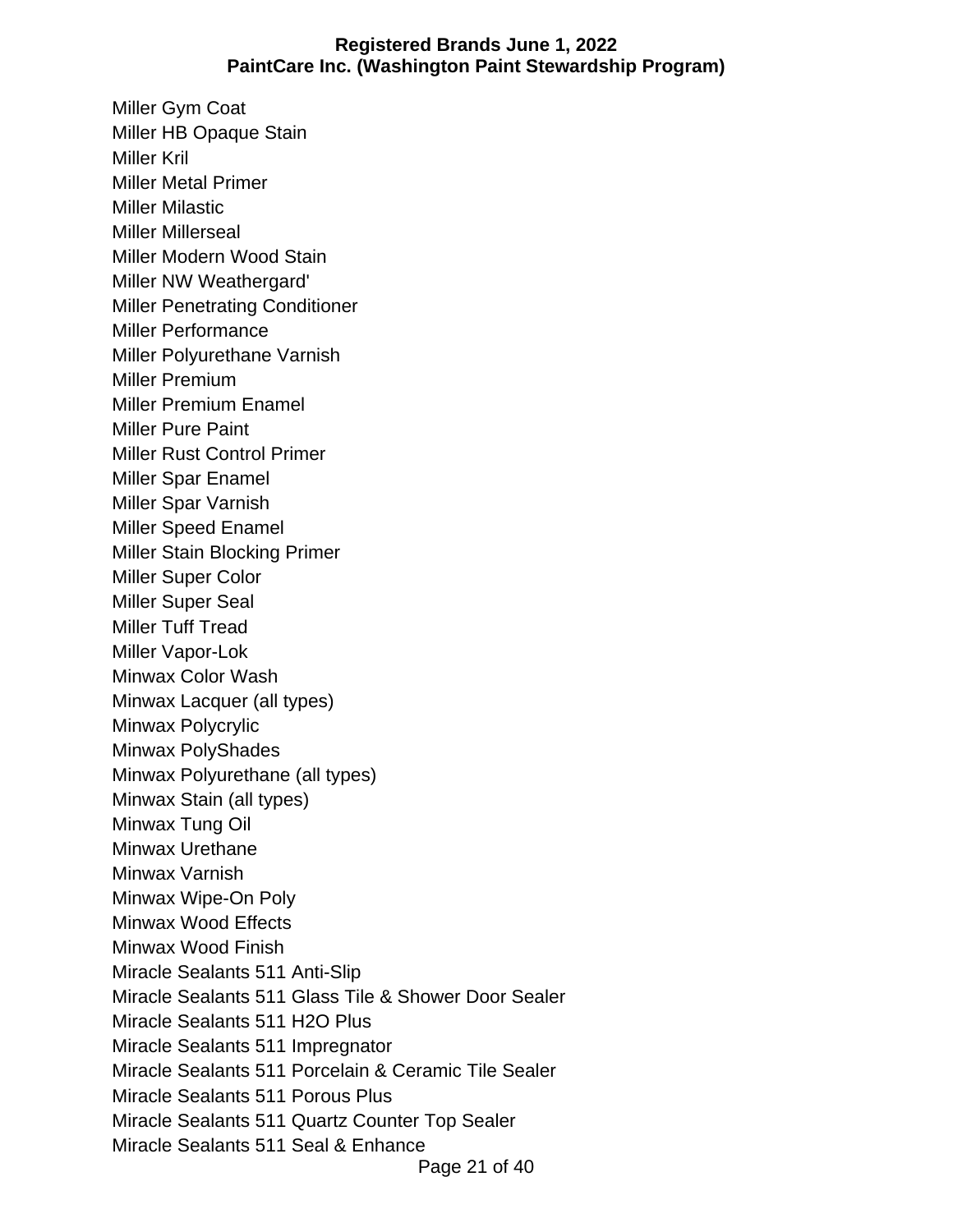Miracle Sealants High Gloss Finish Sealer Miracle Sealants Matte Finish Sealer Miracle Sealants Mira Matte Miracle Sealants Tile, Stone & Grout Sealer **Miralite** ML Campbell Mono II Mono II EXT Montage Architectural Paint Multi-Mist Products - Pro Seal Ultra Multi-Mist Products - Qurox **Multiplex** MX Primer **Nautica Norco** NuDeck O'Villa® O'Villa Sabina™ Odds N Ends Olde World Crackle Textured™ Olde World Crackle™ Pull Off Olde World Fresco® Olde World Fresco® Textured Olde World Lime Based Paint™ Olde World Lime Paint & Wash™ Olde World Lime Slag™ Olde World Marmorino® Olde World Rust™ Package Olde World SandStone™ Olde World TextureCoat™ Olde World Venetian Sealer™ Olde World Veneziano™ Olde World™ Quartz Priming Coat Old Masters Brushing Lacquer Old Masters Exterior Water-based Spar Urethane Old Masters Fast Dry Stain Old Masters Gel Stain Old Masters Graining Base Old Masters H2O Wood Stain Old Masters Oil Based Gel Polyurethane Old Masters Oil Based Polyurethane Old Masters Oil Based Quick-Dry Varnish Old Masters Oil Based Sending Sealer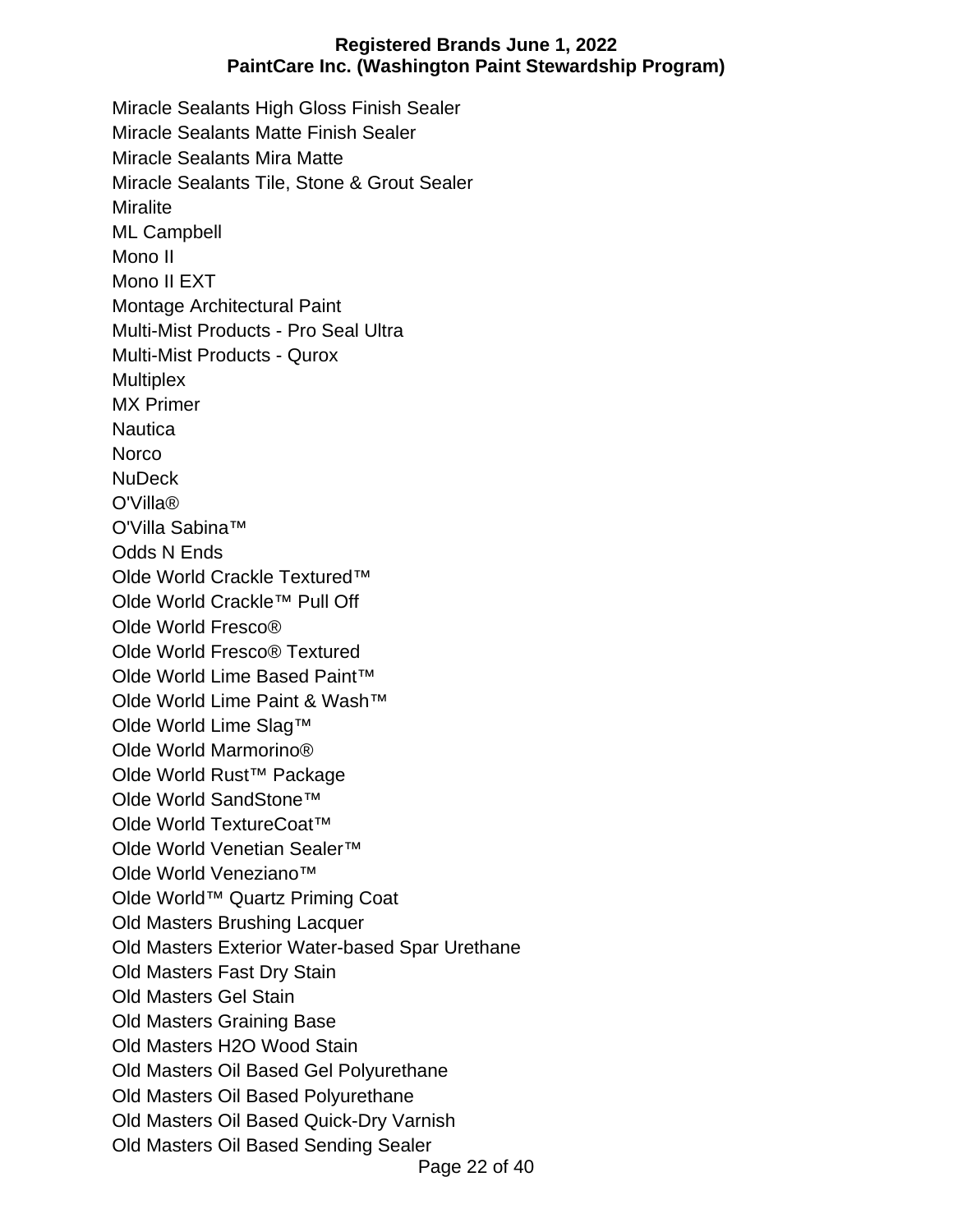Old Masters Oil Based Spar Marine Varnish Old Masters Oil Based Super Varnish Old Masters Penetrating Sealer Old Masters Penetrating Stain Old Masters Tung Oil Varnish Old Masters Water-based Clear Finish Old Masters Water-based Polyurethane Old Masters Water-based Sanding Sealer Old Masters Wiping Stain Old Masters Wood Conditioner Old Masters Woodgrain Filler Old World Stain Ollie's Town & Country Olympic Paint Olympic Stain **Optimus** Orgill Osmo Anti-Slip Decking Oil Osmo Decking Oil Osmo Natural Woodstain Oil Effect Osmo One Coat Only Osmo Polyx-Oil Osmo Polyx-Oil Raw Osmo Spray-Polyx Osmo Top Oil Osmo UV-Protection Oil Osmo Wood Wax Finish PAF Primer Painter's Select Pantone Parks Pro Finisher PD Stain Penofin Concrete & Masonry Stain Penofin Wood Finishes Performance Plus Permax 108 Acrylic Coating Permax 115 Acrylic Coating Permax 120 Acrylic Coating Pittsburgh Paints and Stains Pittsburgh Paints and Stains Revolution Plastek Plastek EXT Plastic Kote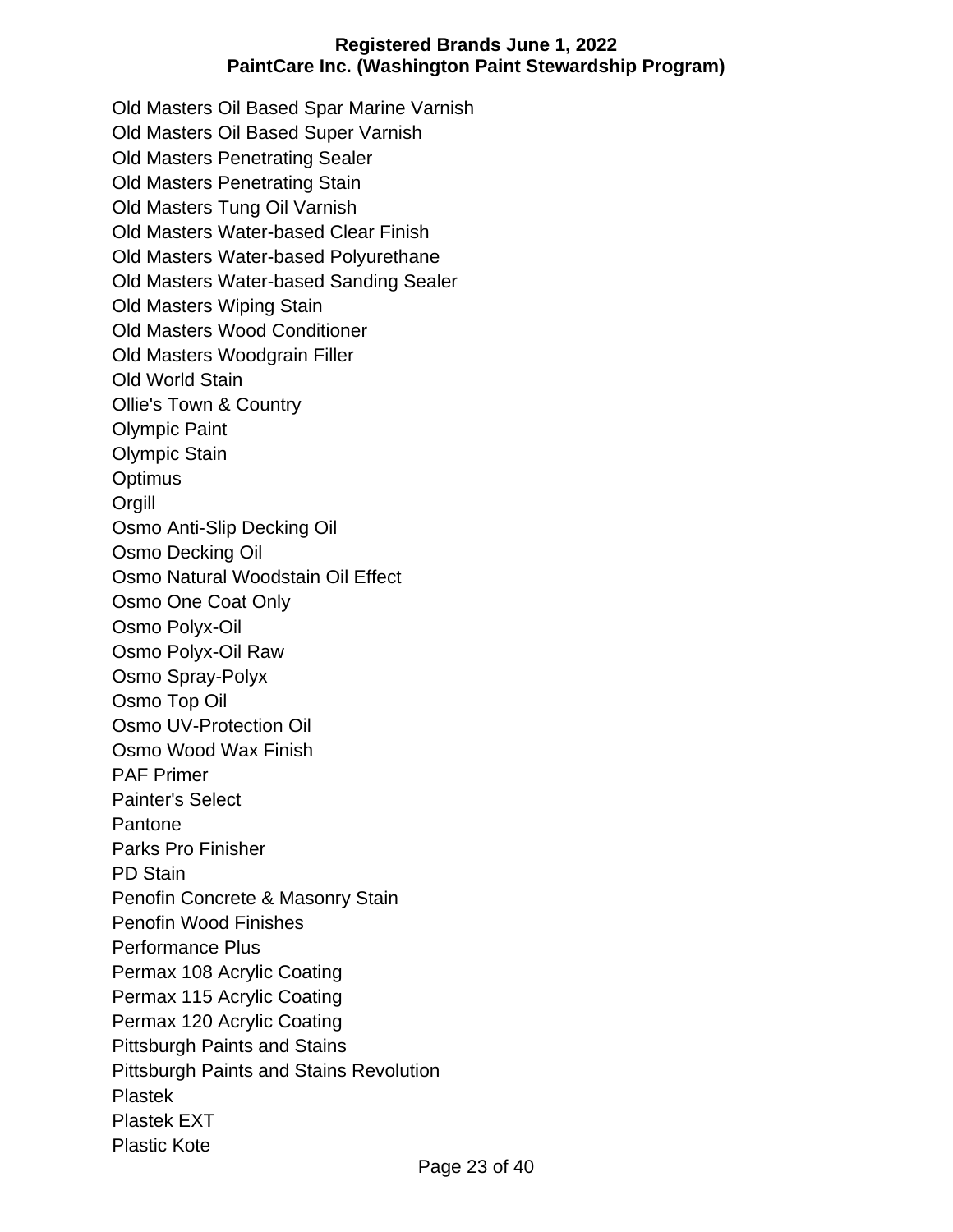Plasti-Kote Pore-O-Pac™ Grain Filler (various colors) Pore-O-Pac™ Grain Filler Reducer PPG Accent Color Base PPG Bar-Ox PPG Break-Through PPG Builder Performance PPG Diamond 350 PPG Flood PPG Flood Pro PPG Floor & Porch PPG Fortis 350 PPG Fortis 450 PPG Hi-Hide PPG Kilstain PPG Maintenance Paint PPG Manor Hall PPG Metallic Tones PPG Monarch PPG Mopako PPG Multi-Pro Maintenance PPG Paramount PPG Performance PPG Perma-Crete PPG Pitt-Cryl Plus PPG Pitt-Glaze PPG Plex-Seal PPG Porter Paints Acri-Pro PPG Porter Paints Acri-Shield Paint PPG Porter Paints Acri-Shield Stains PPG Porter Paints Advantage 900 PPG Porter Paints Blankit PPG Porter Paints Glyptex PPG Porter Paints Permanizer PPG Porter Paints Portersept PPG Porter Pro-Master 2000 PPG Primatite PPG Proluxe Sikkens PPG Pure Performance PPG Regency PPG Seal Grip PPG Silken Touch PPG Speed Cryl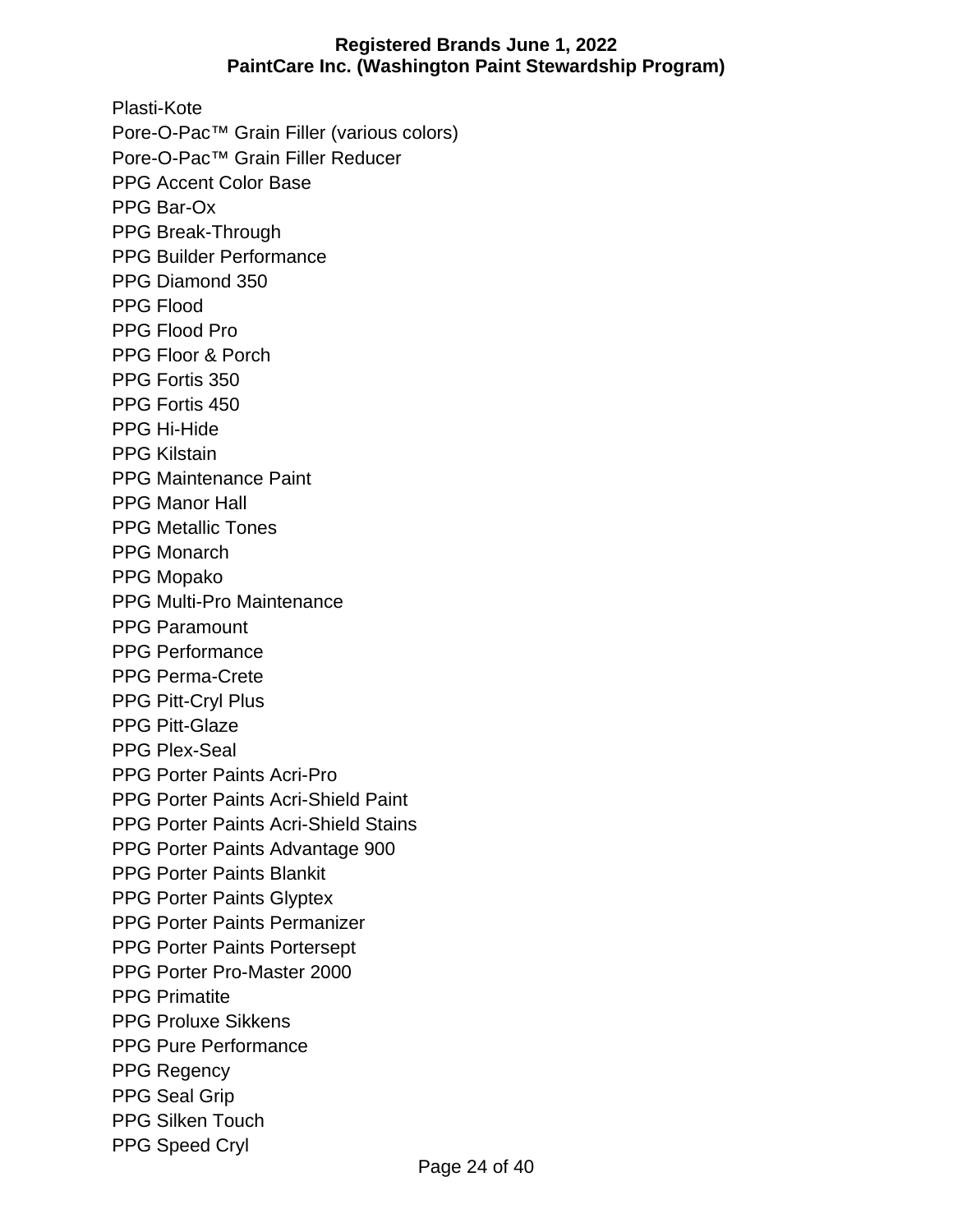PPG Speedhide (except Dry Fog) PPG Sun Roof PPG Synteko PPG Timeless PPG Ultra-hide 150 PPG Ultralast PPG Wallhide PPG Wall Supreme PPG Weather King PPG Wonder Hide PPG Wonder Pro PPG Wonder Pure PPG Wonder Shield PPG Wonder Tones PPG ZoneMark PPI™ Waterborne Finish Pratt & Lambert® Pratt & Lambert Accolade® Pratt & Lambert RedSeal® Pratt & Lambert RedSeal® Zero VOC Pratt & Lambert STAINShield® Prelude Premier Aluminum Roof Coating Fibered Premier Finishes ProKote High Performance Specialty Coating Premier Finishes SuperPrep Interior PrepCoat Premier Finishes Tuff-Kote High Performance Restoration Primer Premier Finishes Tuff-Kote Interior HP Restoration SemiGloss Premium Premium Classic Premium Decor Preserva Wood Pre-Stain Clear Wood Stain Prestige Prime 1 Prime Choice (all products) Primer Primer Surfacer™ Primer with Sand ™ PrimEtch™ Prime Time Prime Time Plus Pro Best ProCoat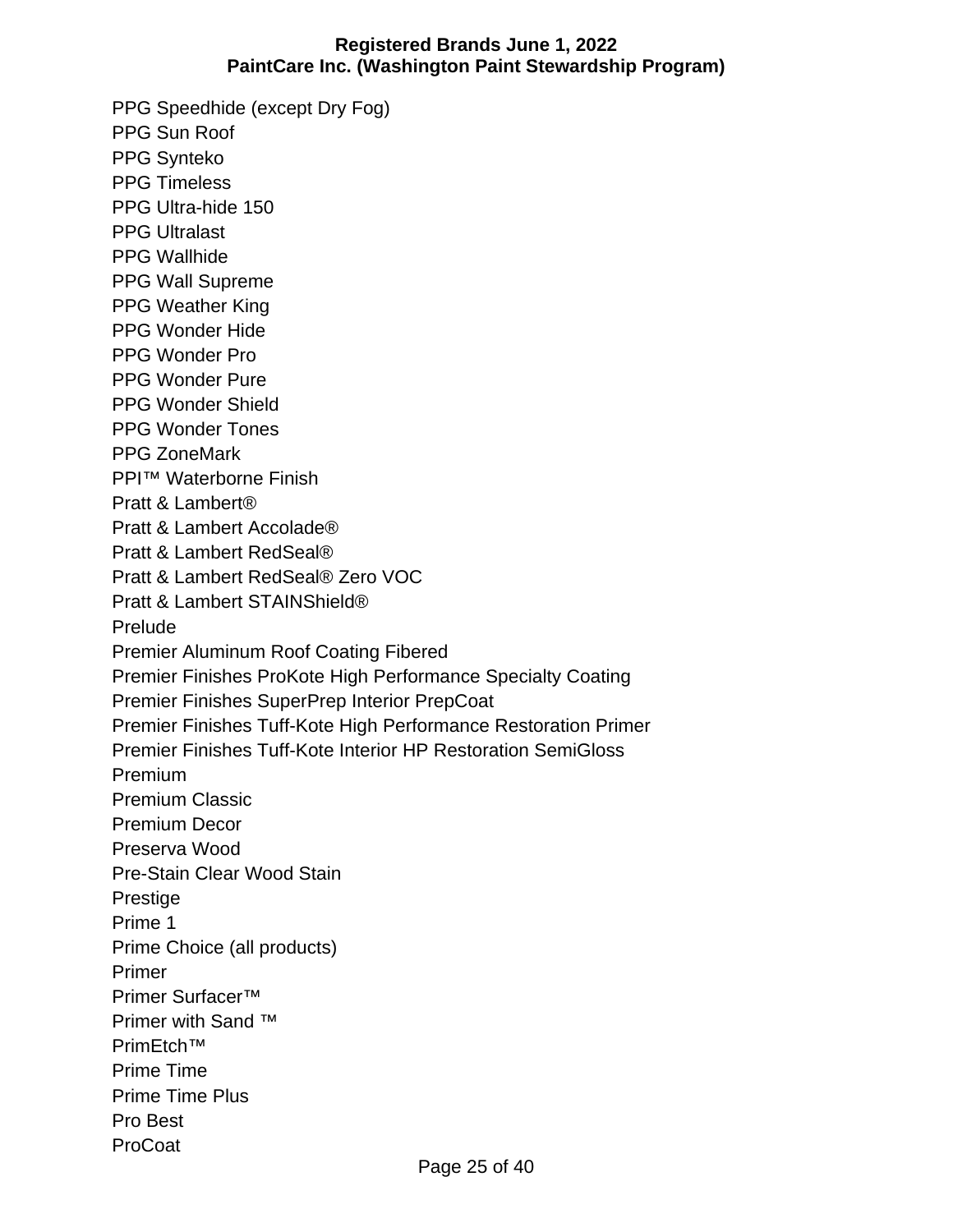Professional Coatings Profin:Gloss and Satin Pro Fresh ProFX Custom Clear™ Pro Good Pro Grade Prymit ® Puma Puma-XL Pure & Original Classico Pure & Original Dead Flat Ecosealer Pure & Original Fresco Lime paint Pure & Original Limesoap Pure & Original Marrakech Walls Pure & Original Wallprim Qualalacq™ Lacquer Gloss Qualalacq™ Lacquer Reducer Qualalacq™ Lacquer Satin Qualalacq™ Sanding Sealer Qualarenu™ #1 Qualasole™ QuartzStone™ Quick Dry Zar Sanding Sealer (Gloss/Satin) Quik Hide Quikrete Concrete & Masonry High Gloss Sealer Quikrete Concrete & Masonry Waterproofing Sealer Quikrete Masonry Waterproofer Quikrete Penetrating Concrete Stain Quikrete Textured Acrylic Concrete Quikrete Transluscent Concrete Stain Ralph Lauren Ramuc Rapid Roof HV Rapid Roof III Reactive Series™ Ready Seal (all products) ReColor™ (All Products) Recover Recycled Paint Products Reflectit™ Reserve Restoration Hardware Restore-X Revyvit ®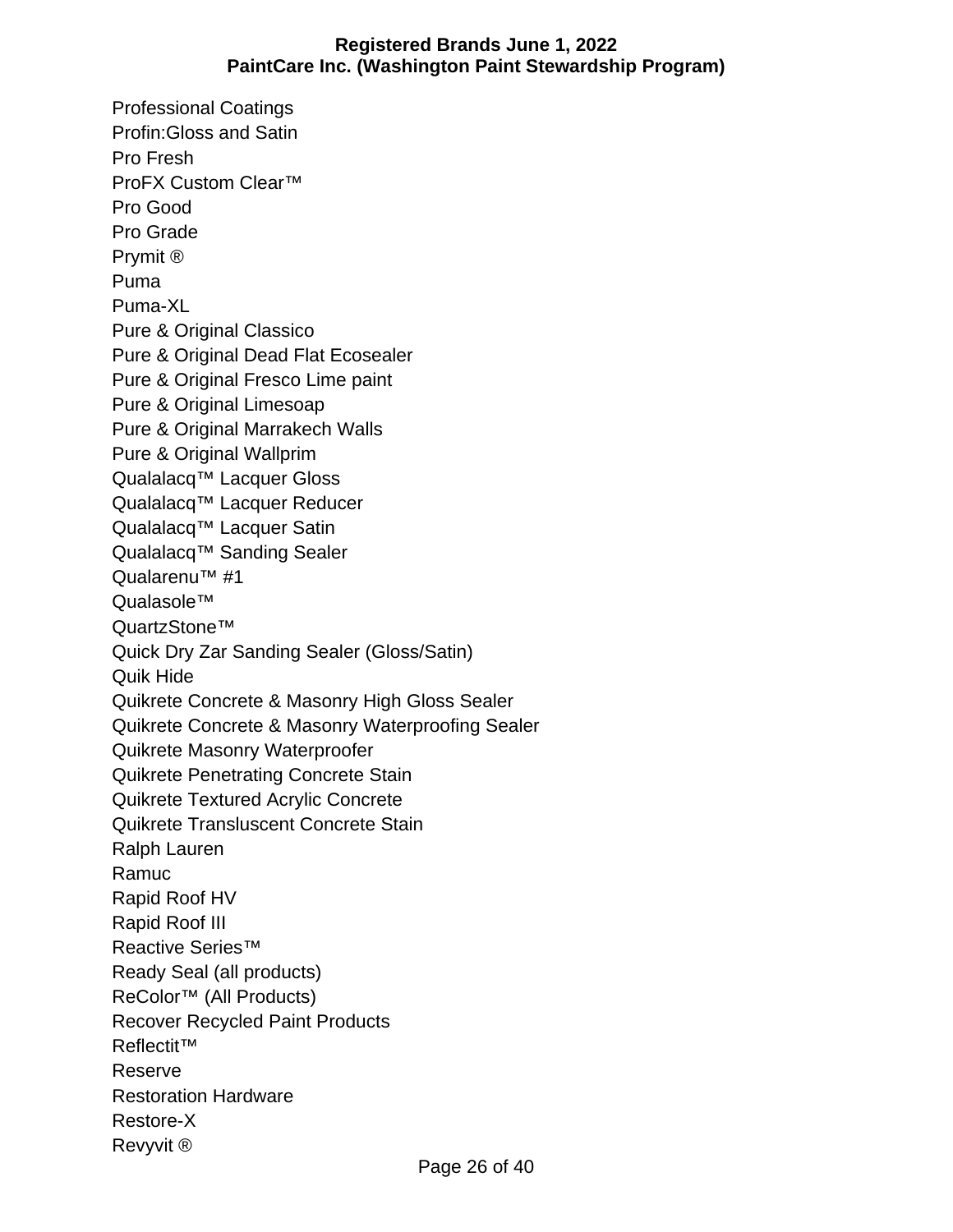Richard's Paint Barricade Richard's Paint Bondcrete Richard's Paint Bungalow 47 Richard's Paint Deck Guard Richard's Paint Driveway and Floor Coating Richard's Paint Eternity Richard's Paint Floor-Tite Richard's Paint H2O Fusion Richard's Paint Holzon Richard's Paint Holzout Richard's Paint Holztite Richard's Paint Painter's Pride Richard's Paint Paverseal Richard's Paint Pliolite Richard's Paint PPS Richard's Paint Rich Air Zero VOC Richard's Paint Rich Classic Richard's Paint Rich Flex Richard's Paint Rich Pro Richard's Paint Rich Shield Richard's Paint Rich Tex Richard's Paint Rich Wall Richard's Paint Richwood Richard's Paint Roof Shield Richard's Paint Rust Sheild Richard's Paint Shields All Richard's Paint Signature Ceramic Richard's Paint Signature Series Richard's Paint Signature Series Plus Richard's Paint Thor Richard's Paint Wall Guard Rodda Accent Primer Rodda AC Line Rodda All Purpose Equipment Enamel Rodda Aqua Master Rodda Cat-A-Lac Rodda Color Base Rodda Control Primer Rodda Crystal Clear Rodda EZEE Coat Rodda Fast Dry Floor Finish Rodda First Coat Rodda Horizon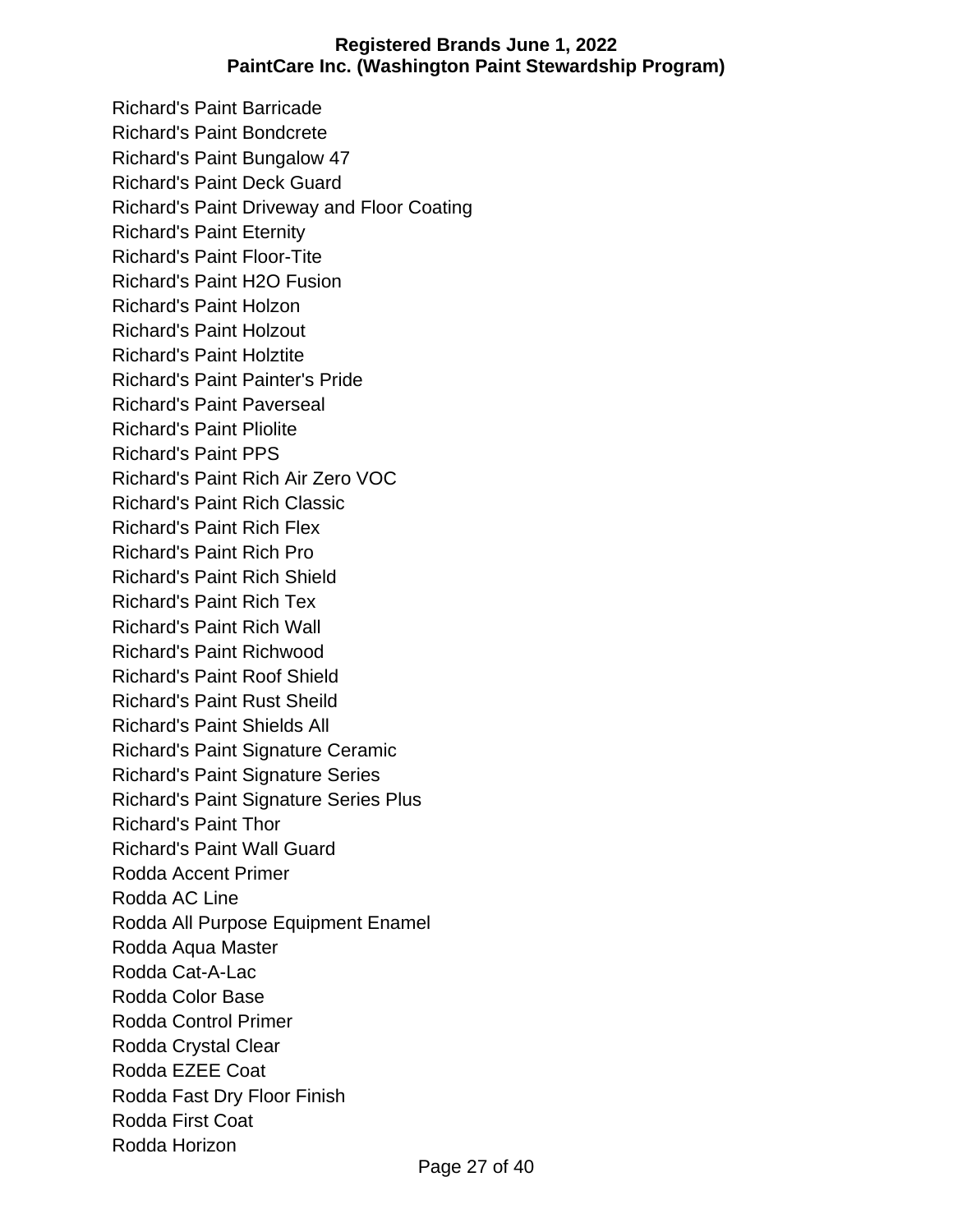Rodda Interior Performance Rodda Lasyn Rodda Mar Resist Rodda Master Painter Rodda Metal Master Rodda Modern Wood Stain Rodda Multi Master Rodda MultiPrime Rodda pHlextite Rodda Ply-Coat Rodda PMC 300 Rodda Porsalite Rodda Roseal Rodda Rural Manor Rodda Scotseal Rodda Speed Primer Rodda SR Ultra Rodda Super Roflex Rodda Surfbond Rodda Terra Rodda Tuff Deck Rodda Ultimate II Rodda Unique II Rodda Vapor Block Rodda Vapor Shield Rodda Weather Performance Rodda Wood Master Roman ECO-988 Pigmented Primer Roman Golden Harvest PRO-988 Roman PRO-909 Vinyl Prep Roman PRO-935 R-35 Roman PRO-977 Ultra Prime Roman Pro-999 Rx-35 Roofers Choice Room & Board by Valspar Royal Conditioner ™ RPM Water Based Grain Filler (various colors) RPM Wood -15 Minute Wood Stain (various colors) RPM Wood-8x Wipe On Water Base Urethane Satin RPM Wood -Polyurethane Satin RPM Wood- Vinyl Sealer RPM Wood Waterborne Urethane Finish Satin RsCrete®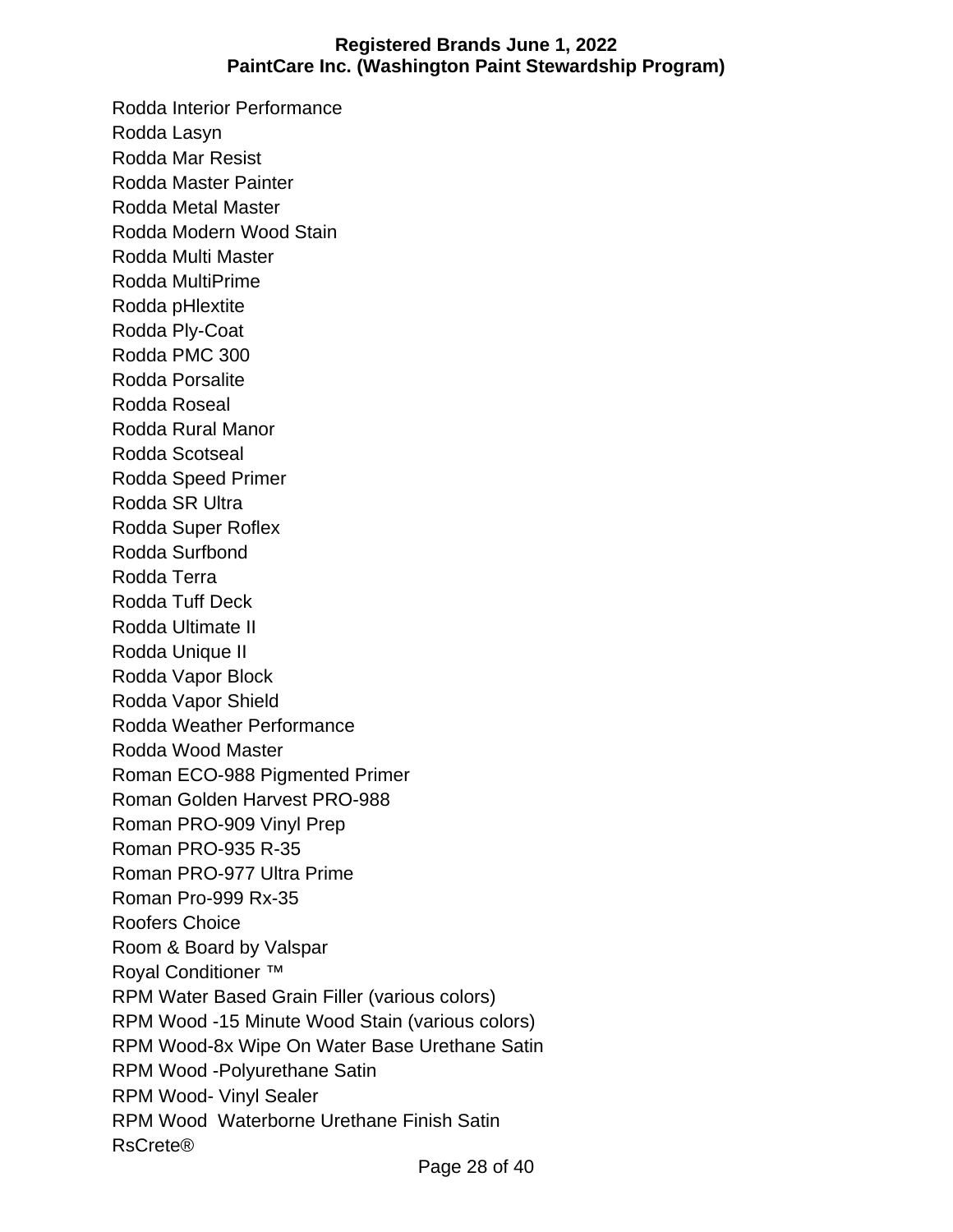RsGranite® RsPlaster® RsSandStone® RsSandStone Flake™ RsSeries™ RsStone® RsTravertino® Rubberizeit Dura-Rubber Rubberizeit Primer Rudd Acryl Fin™ Finish Rudd Aerodry™ (various colors) Rudd Basetoner™ (various colors) Rudd Catalast™ Lacquer (various colors) Rudd Chromacat™ Lacquer (various colors) Rudd Chromawipe NVO™ Wiping Stain (various colors) Rudd Chromawipe™ Wiping Stain (various colors) Rudd Colorplex™ Lacquer (various colors) Rudd Colorplex™ Undercoaters (various colors) Rudd Colortools™ LH Spray Stain (various colors) Rudd Colortools™ Wiping Stain (various colors) Rudd Duracat-V 550 VOC Lacquer Rudd Duracat-V 550 VOC Sealer Rudd Duracat-V Plus™ Lacquer Rudd Duracat-V™ Lacquer (various colors) Rudd Duracat-V™ Sealer (various colors) Rudd Durafill™ Wood Filler Rudd Duralac™ Lacquers (various colors) Rudd Excelite™ Lacquer (various colors) Rudd Fastwipe™ Wiping Stain (various colors) Rudd Glaze Stain Rudd Hi-build™ Fast Dry Finish Rudd Hycryl™ Waterborne Finish Rudd Hycryl™ Waterborne Sealer Rudd Hyplex™ Lacquer (various colors) Rudd ISC™ Stains (various colors) Rudd ISS LH™ Spray Stains (various colors) Rudd ISS™ Spray Stains (various colors) Rudd IWS™ Wiping Stains (various colors) Rudd Natuseal™ Stains (various colors) Rudd Nulustre™ Lacquer Rudd Nu-wave™ Lacquer (various colors) Rudd Nu-wave™ Sealers (various colors) Rudd Nu-wave™ Stains (various colors)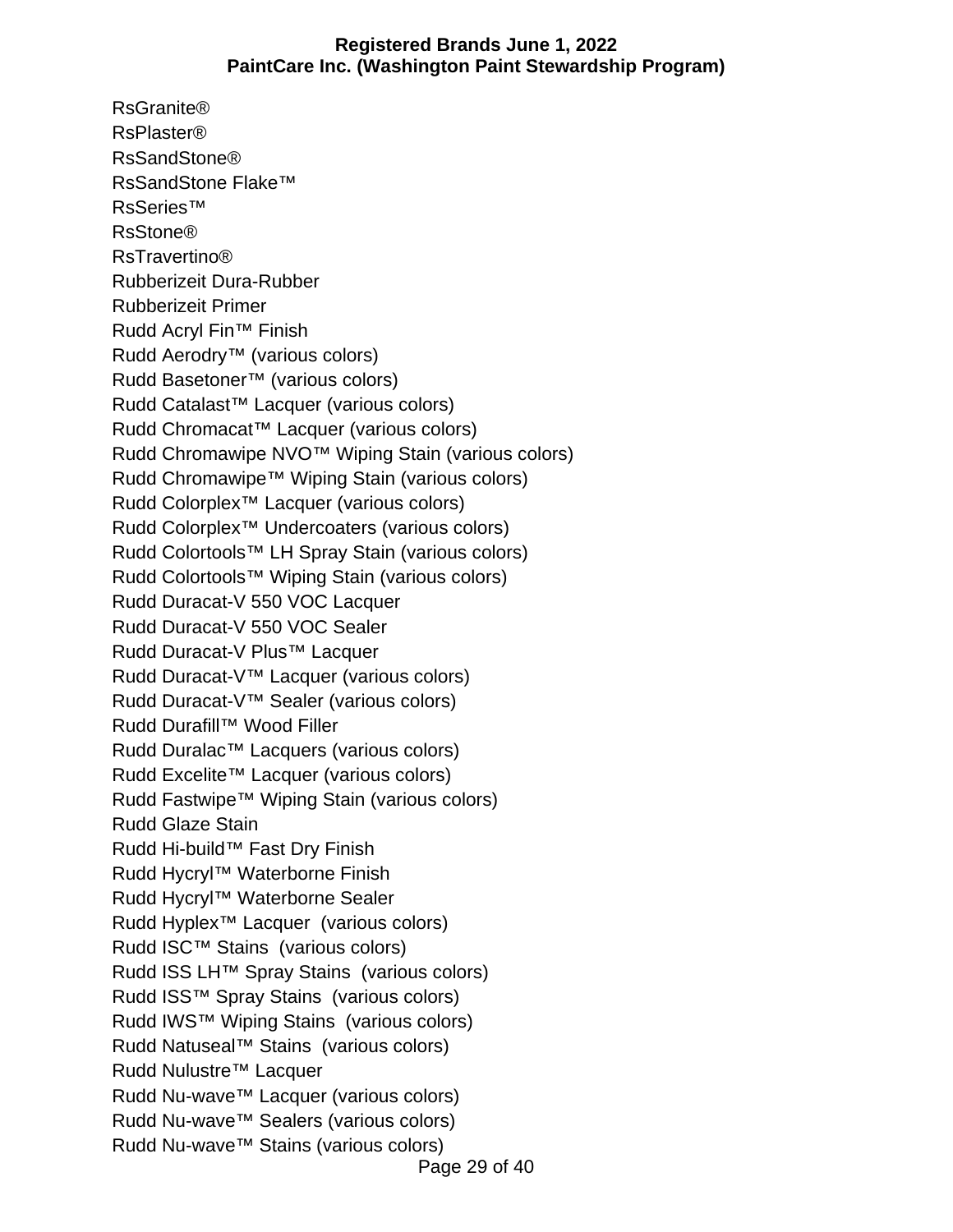Rudd On-site™ Lacquer Rudd Plastiprime™ (various colors) Rudd Primer Undercoater (various colors) Rudd Prism™ Waterborne Stains (various colors) Rudd Problend 350 VOC™ Spray/Wiping Stains (various colors) Rudd Problend TC™ Spray/Wiping Stains (various colors) Rudd Problend™ Spray/Wiping Stains (various colors) Rudd Pro-Hibuild™ Lacquer Rudd Pro-Hibuild™ Sealer Rudd Pro-Hibuild™ Undercoater (various colors) Rudd Prothane™ Rudd Pro™ Lacquer Rudd Pro™ Sealer Rudd Quickstack™ (various colors) Rudd Terraset™ Stain Concentrates (various colors) RUST DESTROYER RUST DESTROYER FAST DRY RUST DESTROYER HIGH HEAT RUST KNOCKOUT Rustoleum 360 Grey Rustoleum 360 Primer Rustoleum 900 Clear Coat Rustoleum Advanced Technology UMA Rustoleum American Accents Rustoleum BIN Rustoleum Bulls Eye Rustoleum Colorfast Rustoleum Decorative Painter's Products Rustoleum Elastomeric Roof Coating Rustoleum Epoxy Shield Rustoleum Flash Bond 400 Rustoleum Home Rustoleum MasterClear Supreme Rustoleum Metallic Paint Collection Rustoleum Multispec Rustoleum OKON Rustoleum Painter's Touch Rustoleum Peel-Bond Rustoleum Perma White Rustoleum Plastic And Vinyl NT Rustoleum Prime Start Rustoleum Restore Rustoleum Restorz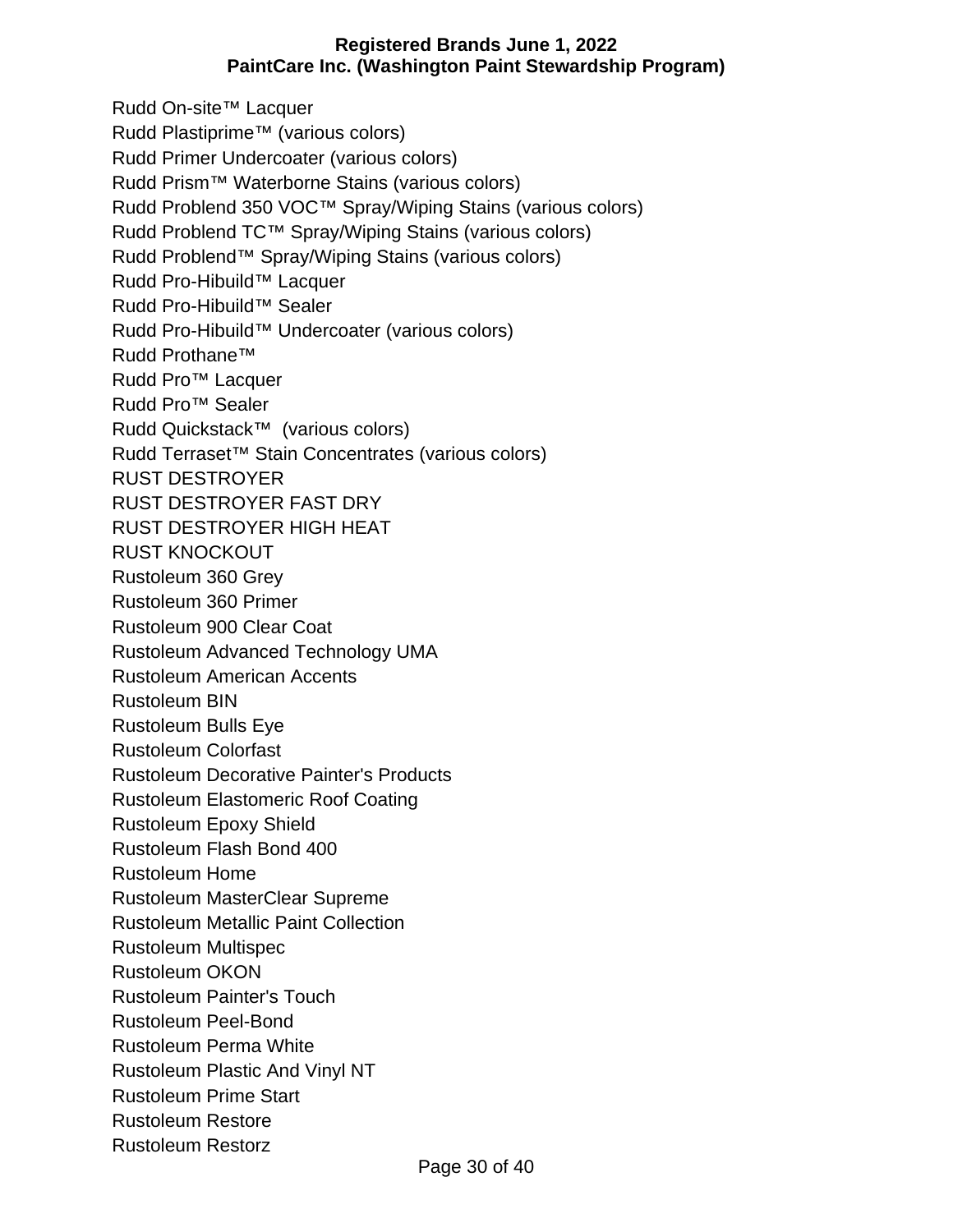Rustoleum Simply Home Rustoleum Stop Rust Rustoleum Studio Color Rustoleum Sure Color Rustoleum Theme Paint Rustoleum Trim Magic Rustoleum Varathane Rustoleum Watco Danish Oil Rustoleum Watco Exterior Wood Finish Rustoleum Watco Lacquer + Color Tint Rustoleum Watco Lacquer Clear Wood Finish Rustoleum Watco Teak Oil + Stain Rustoleum Watco Tung Oil Rustoleum Watco Wipe-On Poly Rustoleum Wolman Rustoleum X-Seal Rustoleum Zehrung Rustoleum Zinsser Safe Encasement SE110MS Safegard 4200 Elastomeric Roof Coating SandStone™ Sansin Boracol 20-2 Sansin Classic Sansin DEC Sansin ENS Sansin Foundation RTU Sansin MDF Primer Sansin Precision Coat Sansin Purity Interior Sansin Roof Tec Sansin SDF Sansin Timber Tec Sashco Capture® Log Stain Sashco Cascade® Clear Coat Sashco Symphony® Interior Clear Coat Sashco Transformation Stain® Deck & Fence Sashco Transformation Stain® Log and Timber Sashco Transformation Stain® Siding & Trim Satin Thane Finish SDA Craft SeaFin AquaSpar Gloss and Satin SeaFin Filler/Stain SeaFin Ship n'Shore Sealer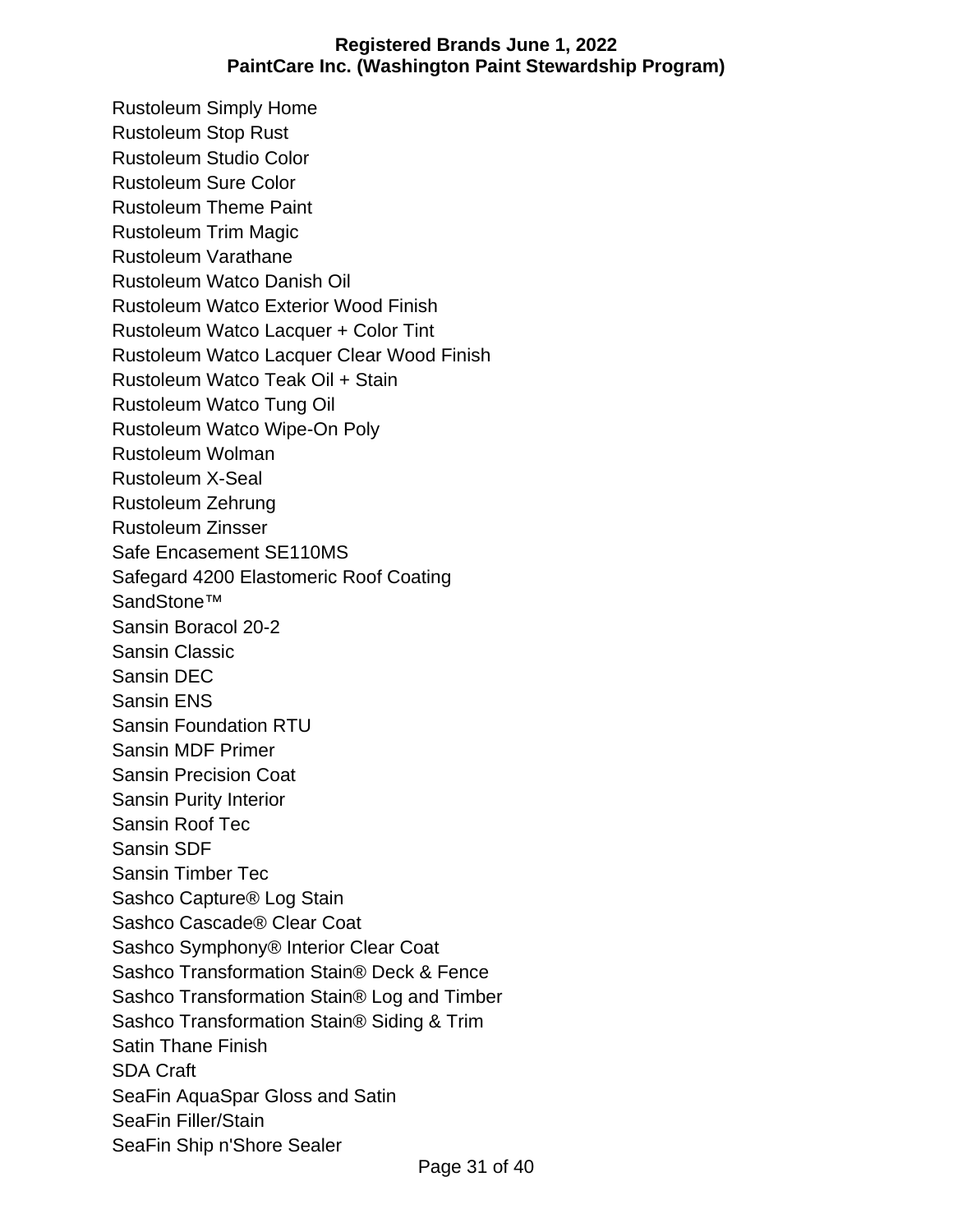SeaFin Super Spar Varnish Seal-Krete Clear-Seal Seal-Krete Concrete Colors Low Lustre Sealer Seal-Krete Concrete Colors Semi-Transparent Stain Seal-Krete DampLock Concrete Waterproofing Paint Seal-Krete Epoxy-Seal Concrete Paint Seal-Krete Epoxy-Seal Low VOC Paint Seal-Krete Floor-Tex Seal-Krete GraniteFX Seal-Krete GraniTex Seal-Krete Heavy Duty Waterproofer Seal-Krete Lock-Down Epoxy Bonding Floor Primer Seal-Krete Multi-Surface Water Repellent Seal-Krete Original Waterproofing Sealer Seal-Krete Stucco Guard **Sears** Serena&Lily Setcoat® Severe Weather Contractor Finish Shading/Glazing Stain (various colors) Shake Shield Sherwin Williams Sherwin Williams A-100 Sherwin Williams Blok-Tite™ Sherwin Williams Bright Life Sherwin Williams Builders Masterpiece Sherwin Williams Builders Solution Int. Sherwin Williams Cashmere Interior Sherwin Williams Classic 99 Int Sherwin Williams Classic Cote Sherwin Williams ColorAccents Interior Alkyd Sherwin Williams ColorPlace® Sherwin Williams ConFlex XL Sherwin Williams DeckScapes Ext Sherwin Williams Design Accents Sherwin Williams Design Basics Interior Sherwin Williams Drywall Primer Sherwin Williams Dura Clad Sherwin Williams DuraCraft Acrylic Latex Sherwin Williams Duraseal Sherwin Williams Duration Sherwin Williams Duron Sherwin Williams EasyLiving®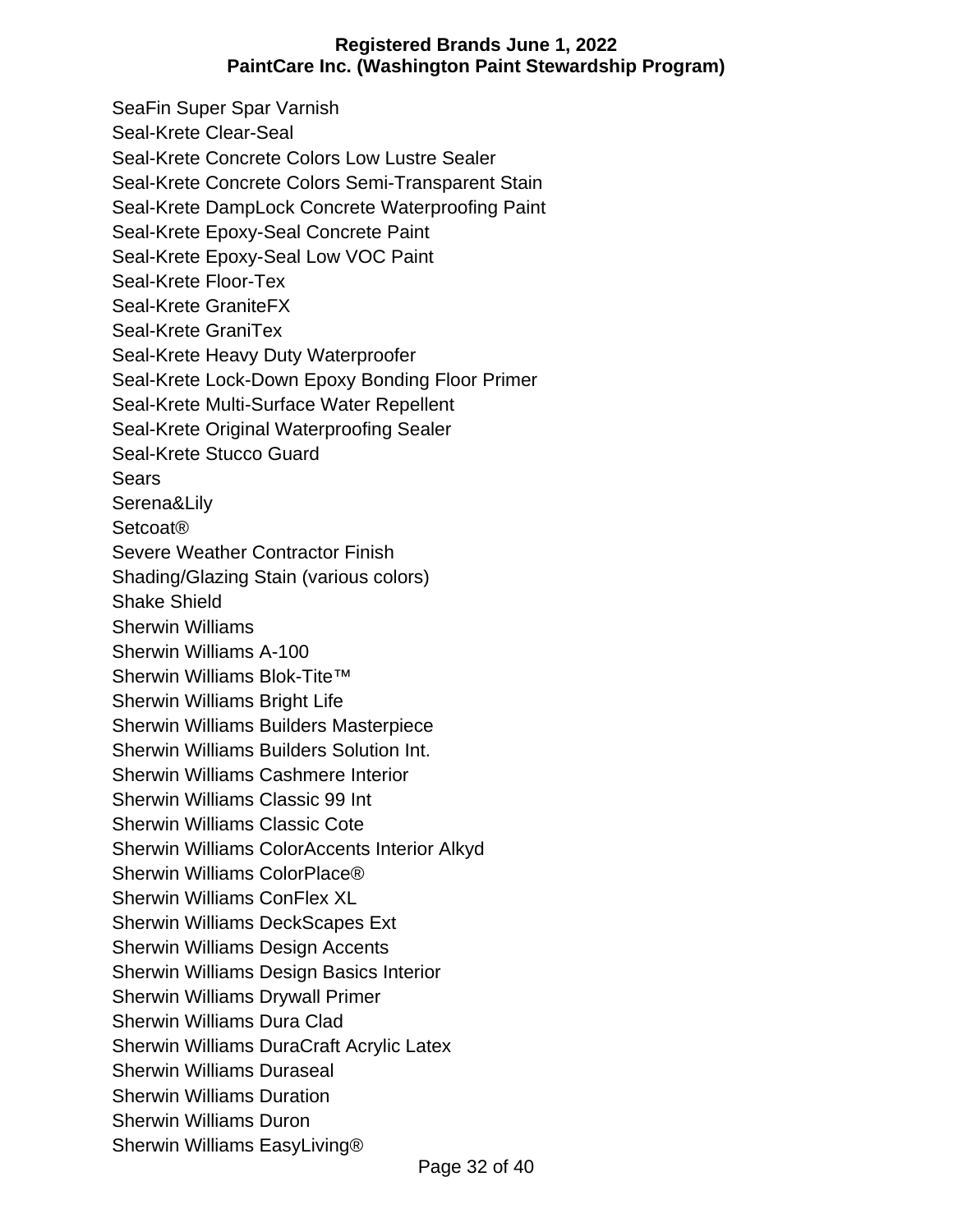Sherwin Williams EcoSelect® Zero VOC Sherwin Williams Emerald Sherwin Williams Eminence® Sherwin Williams Enviropure Sherwin Williams EverLast Sherwin Williams Faux Impressions® Sherwin Williams Flex Bon Sherwin Williams Fresh Kote Sherwin Williams Harmony Sherwin Williams Impressions Sherwin Williams Infinity® Sherwin Williams Lok-Tite Sherwin Williams Loxon Sherwin Williams Luxury Living Sherwin Williams Maintenance Pro Sherwin Williams Masterline Sherwin Williams Master Painters Sherwin Williams Master Touch Sherwin Williams Maxflex<sup>™</sup> Sherwin Williams Maxwood® Sherwin Williams Modac Sherwin Williams Optima Formula 360 Sherwin Williams Painters Edge Sherwin Williams PalGard® Sherwin Williams Platinum Sherwin Williams Ply-Mastic Sherwin Williams Ply-Thane Sherwin Williams Ply-Tile Sherwin Williams Porcelain® Sherwin Williams PrepRite Sherwin Williams ProBlock Sherwin Williams ProClassic Sherwin Williams ProGreen 200 Sherwin Williams Pro-Hide® Gold Sherwin Williams Pro-Hide® Green Sherwin Williams Pro-Hide® Silver Sherwin Williams Pro Kote Sherwin Williams ProLine Supreme Sherwin Williams ProMar 200 Sherwin Williams ProMar 400 Sherwin Williams ProMar 700 Sherwin Williams Property Solution Sherwin Williams Red Devil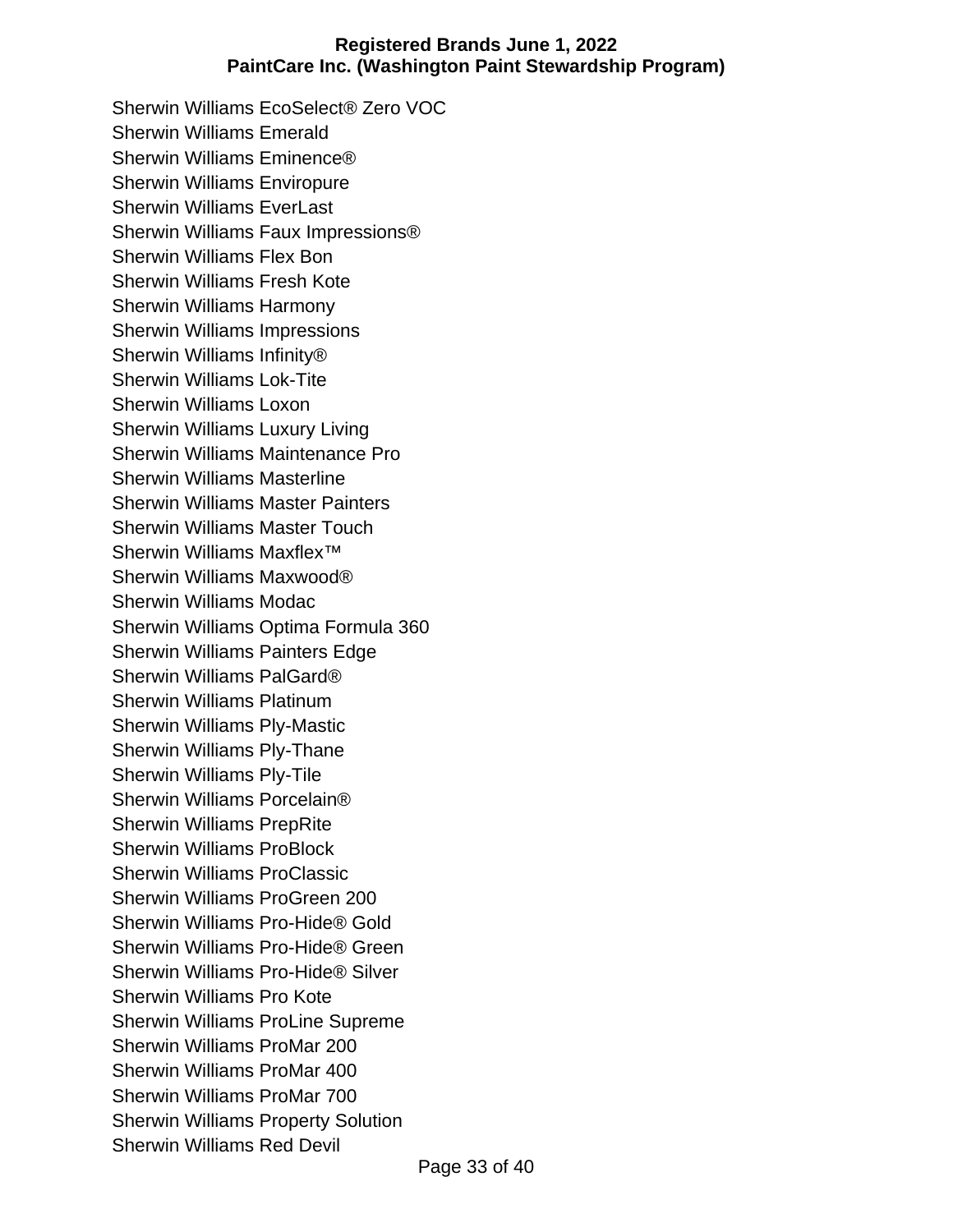Sherwin Williams Resilience Sherwin Williams Rich Lux Sherwin Williams Rust-O-Lastic Sherwin Williams Sea Shore Sherwin Williams Shellac Primer Sherwin Williams Sher-Crete Sherwin Williams SherStripe Sherwin Williams Signature Select Sherwin Williams Skylight® Sherwin Williams Solo 100% Acrylic Sherwin Williams SuperBond Sherwin Williams SuperPaint Sherwin Williams Terminator<sup>™</sup> Sherwin Williams Twist & Try Sherwin Williams UltraCrete Sherwin Williams Ultra Deluxe Sherwin Williams Ultra Guard Sherwin Williams WithSTAND® Sherwin Williams Wood Classics Sherwin Williams WoodScapes Show Kote Sikagard® 510 Sikagard® 550W Elastocolor Sikagard® 552W Primer Sikagard® 570 Sikagard® Elastic Base Coat Smooth Sikagard® Elastic Base Coat Textured Siloxy Seal Simply Glaze SkimStone® Protective Sealer SkimStone® Select Finish **Skylight** Smoke Stop Snow Roof Solar-Lux™ Stain (various colors) Solar-Lux™ Waterborne Dye Stain (various colors) Solar-Lux™ Waterborne Glaze (various colors) Solar-Lux™ Waterborne Wiping Stains (various colors) Spar Restoration Varnish Speed Primer SprayLaq SprayLaq 680A Sealer Spraytek I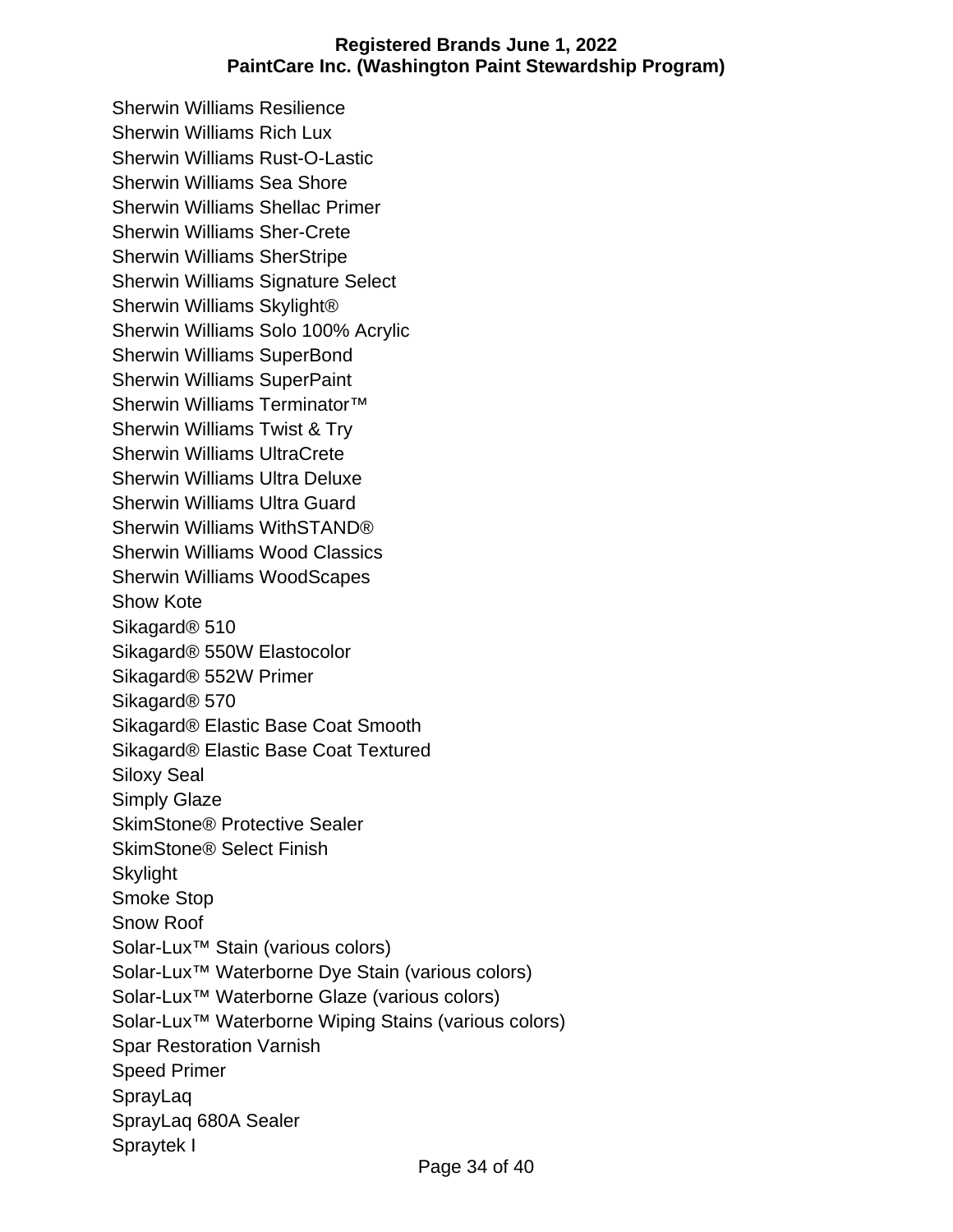Spraytek II Spraytek III Stain & Seal™ Stanley Steemer Start Right StoCoat Acryl StoCoat Acryl Plus StoCoat Color StoCoat Color Sand StoCoat DTM Acrylic StoCoat DTM Metal-Primer StoCoat Lotusan StoCoat Lotusan Low VOC StoCoat Metallic StoCoat Texture Coarse StoCoat Texture Fine StoCoat Texture Medium Sto Hot Prime Stolastic Sand Stolastic Smooth Stone & Masonry Conditioner Stone Mason Stone Mason Ultra Gloss Water Based Sto Primer Creativ Sto Primer Sand Sto Primer Smooth Storm Systems (all products) StoSilco Lastic **StoTique** Structures Wood Care NatureColor® Structures Wood Care NatureOne® Stucco, Masonry & Brick Paint Sunfast Sun Frog Deck Sealer Sun Frog Shingle Siding & log sealer Sun Frog Wood Sealer Sun Frong ECO FIN Sunnyside Waterproofer Sunnyside Wood Protectant Super Acrylic II Sure Shine **Surmax** Sutherland Welles Ltd. Marine Spar Varnish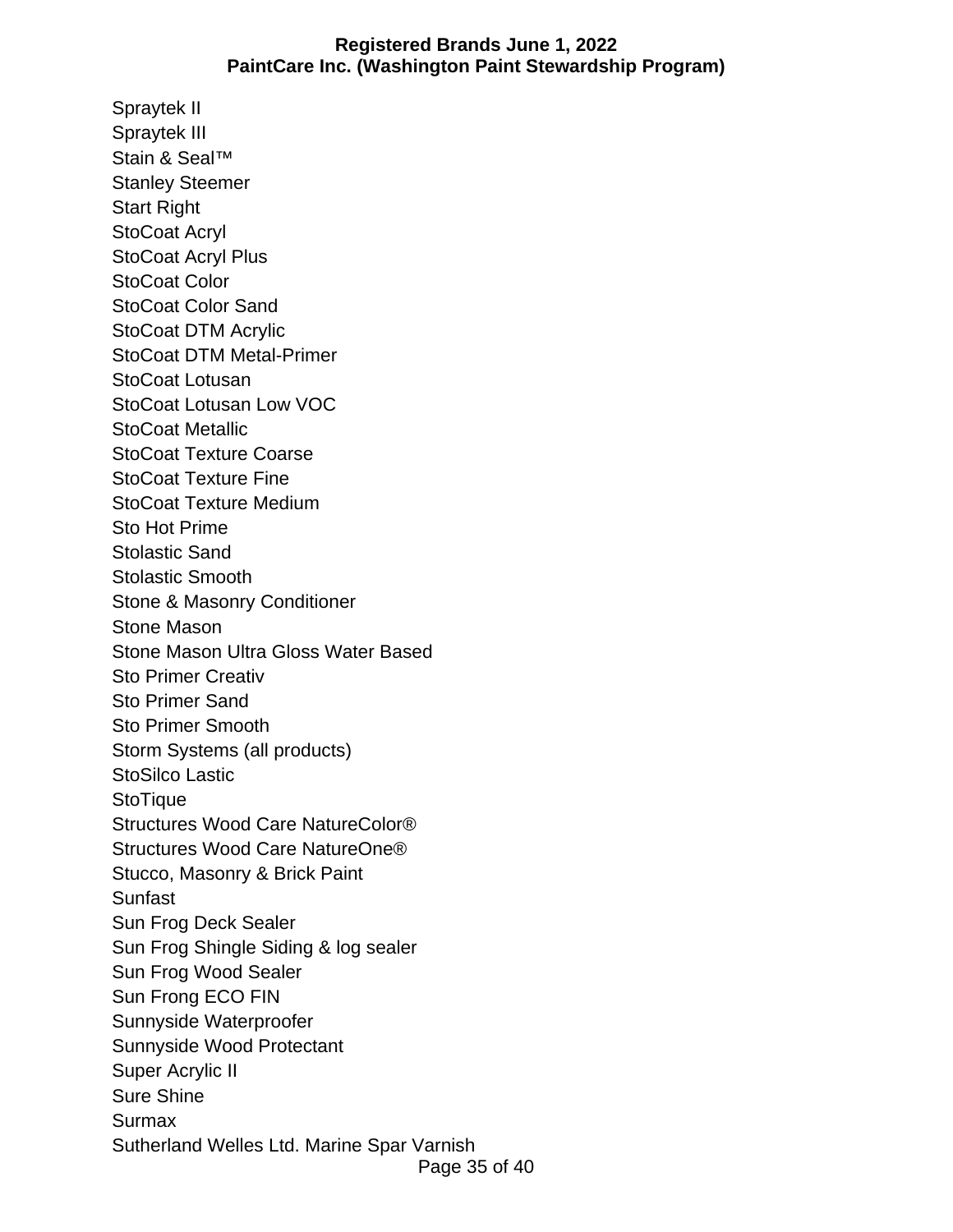Sutherland Welles Ltd. Murdoch's Line 500 Floor Finish Sutherland Welles Ltd. Murdoch's Line Hard Oil Sutherland Welles Ltd. Murdoch's Line Hard Sealer Sutherland Welles Ltd. Murdoch's Line Table Top Sutherland Welles Ltd. Wiping Varnish (Sealer, Low, Medium, High Lustre) Sydney Harbour Alchemy Liquid Gold Sydney Harbour Aqua Enamel Sydney Harbour Clearcoat Sydney Harbour Duchess Satin Sydney Harbour Eggshell Acrylic Sydney Harbour Industrial Lustre Sydney Harbour Instant Rust Clear Sealer Sydney Harbour Interno Lime Wash Sydney Harbour Limeproof Undercoat Sealer Sydney Harbour Liquid Copper & Patina Green Sydney Harbour Liquid Iron & Instant Rust Sydney Harbour Liquid Tin Sydney Harbour Low Sheen Acrylic Sydney Harbour Matt Wall Sealer Sydney Harbour Original Lime Wash Sydney Harbour Palm Beach Black Sydney Harbour Stone Paint Sydney Harbour Ultra Flat Acrylic Sydney Harbour Universal Primer Sydney Harbour Wood Wash Tack Coat Tag-Out Graffiti Paint Take One Scenic Paint Temproof 1200 Stove paint Tex-Cote 300 Tex-Cote 400 Tex-Cote 600 Tex-Cote Aluma-Cool® Tex-Cote Clear-Seal™ Tex-Cote Color Cote™ Tex-Cote Color Tex® Tex-Cote Cool-Tec® Tex-Cote Cool-Tex® Tex-Cote Coolwall® Tex-Cote Epo-Tex™ Tex-Cote Flex-On® Tex-Cote Graffiti Gard® Tex-Cote Kenitex®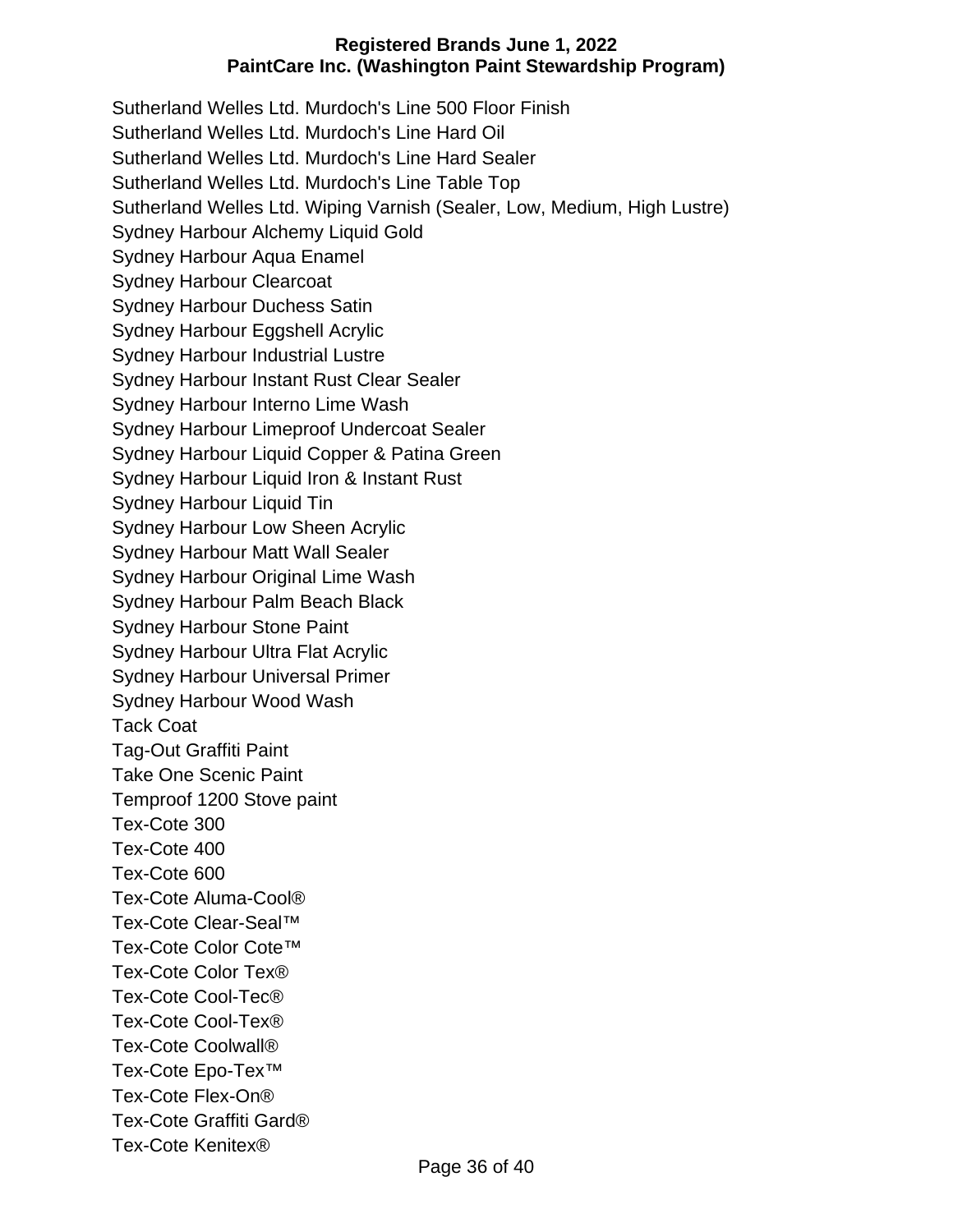Tex-Cote Metal-Prime™ Tex-Cote Primer 27™ Tex-Cote Rainstopper® Tex-Cote Reflect-Tec® Tex-Cote Stone-Tex® Tex-Cote Strata Grip Tex-Cote Tex-Dri® Tex-Cote Tex-Gard® Tex-Cote Tex-Tura® Tex-Cote Top-Cote™ Tex-Cote Trim-Cote® Tex-Cote Ty-Cote™ Tex-Cote Ultra-Tex™ Tex-Cote XL70® **Texturecoat** Texture Coat™ TextureFil™ The Freshaire Choice The Paint Drop™ Thick Husky Primer Thick SandStone™ Thompson's WaterSeal TileLab Gloss Sealer & Finish TileLab Matte Sealer & Finish TileLab Sealer/Cleaner/Resealer Combo Pack TileLab Stone Enhancer TileLab SurfaceGard **Timberflex** Timberflex II Timberflex Pro **Timberlox** Timber Pro UV Crystal Urethane Timber Pro UV Deck & Fence Formula Timber Pro UV Internal Concrete Sealer Timber Pro UV Internal Wood Stabilizer Timber Pro UV Log & Siding Formula Timber Pro UV Masonry Top Sealer Top Choice **Towerthon** TrueTint Stone™ Tru Seal Tuscan Glaze ™ Two Minute Repair Liquid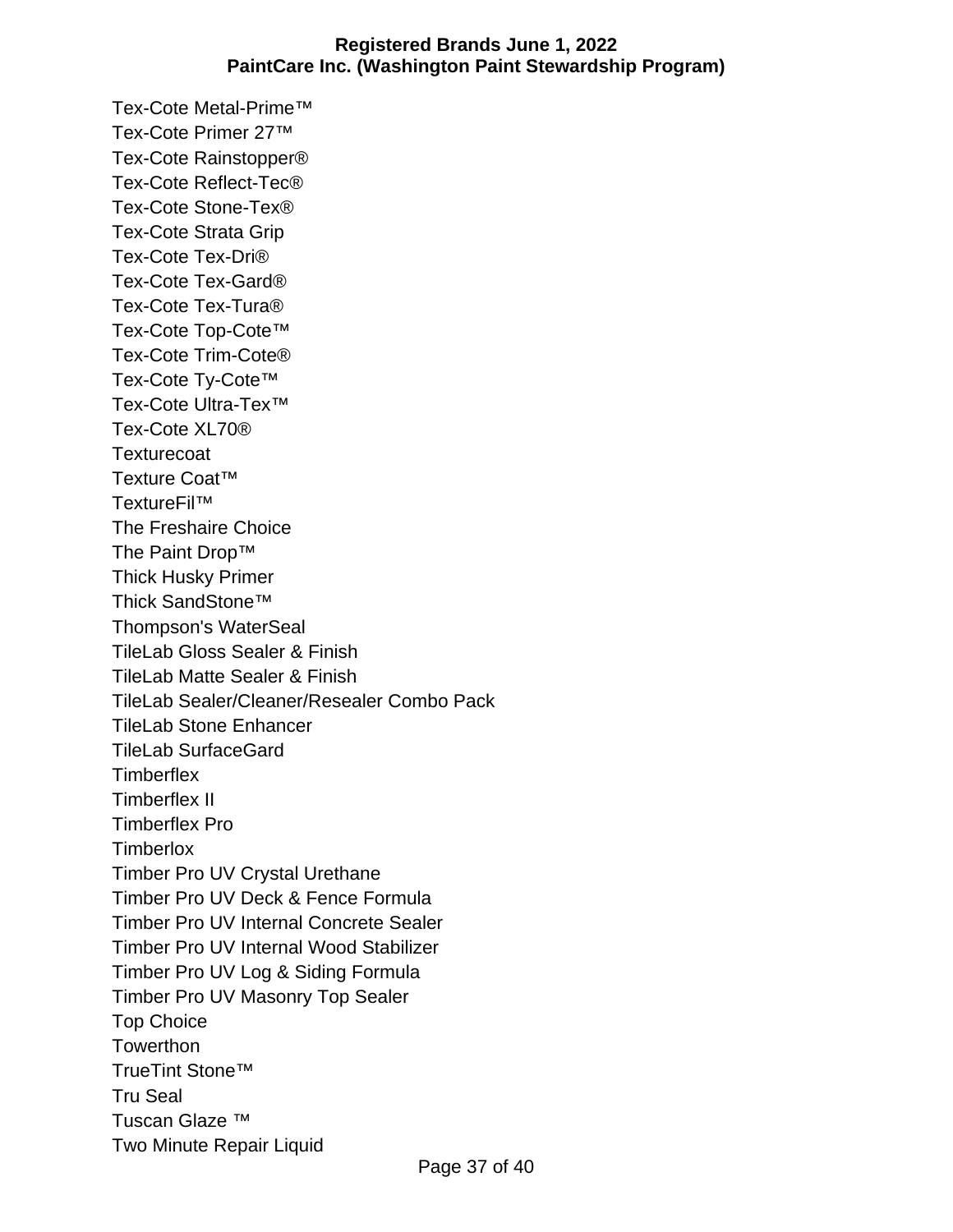UGL Pro Finish (all Gloss Levels) Ultra-Fill Ultra Flagship Ultra Zar Plus (Gloss/Satin) **Undercoat** Underhill Paints **Uniflex** UV Plus UV Plus for Hardwoods Valspar Valspar Anti-Rust Valspar Climate Zone Valspar Color Style Valspar Decorator Valspar Duramax Valspar Elan Valspar Integrity Valspar Medallion Valspar Medallion Primers Valspar Prep-Step Primers Valspar Pro 2000 Interior Contractor Finish Valspar Professional Valspar Professional Bonding Primer Valspar Professional Exterior Valspar Professional Exterior Primer Valspar Professional Interior Valspar Professional New Construction Primer Valspar Professional PVA Primer Valspar Restoration Series Valspar Signature Colors Valspar Tractor & Implement Valspar Ultra Valspar Ultra Premium Valspar Weathercoat Value Van Sickle Barn and Outbuilding Paints Van Sickle Exterior Latex (Economy, Premium or Super Premium) Van Sickle Exterior Stains Van Sickle Floor Enamel Van Sickle Interior Latex (Economy, Premium or Super Premium) Van Sickle Multi Purpose Enamel Van Votz Hi-Tech Waterproofer Varnish Plus™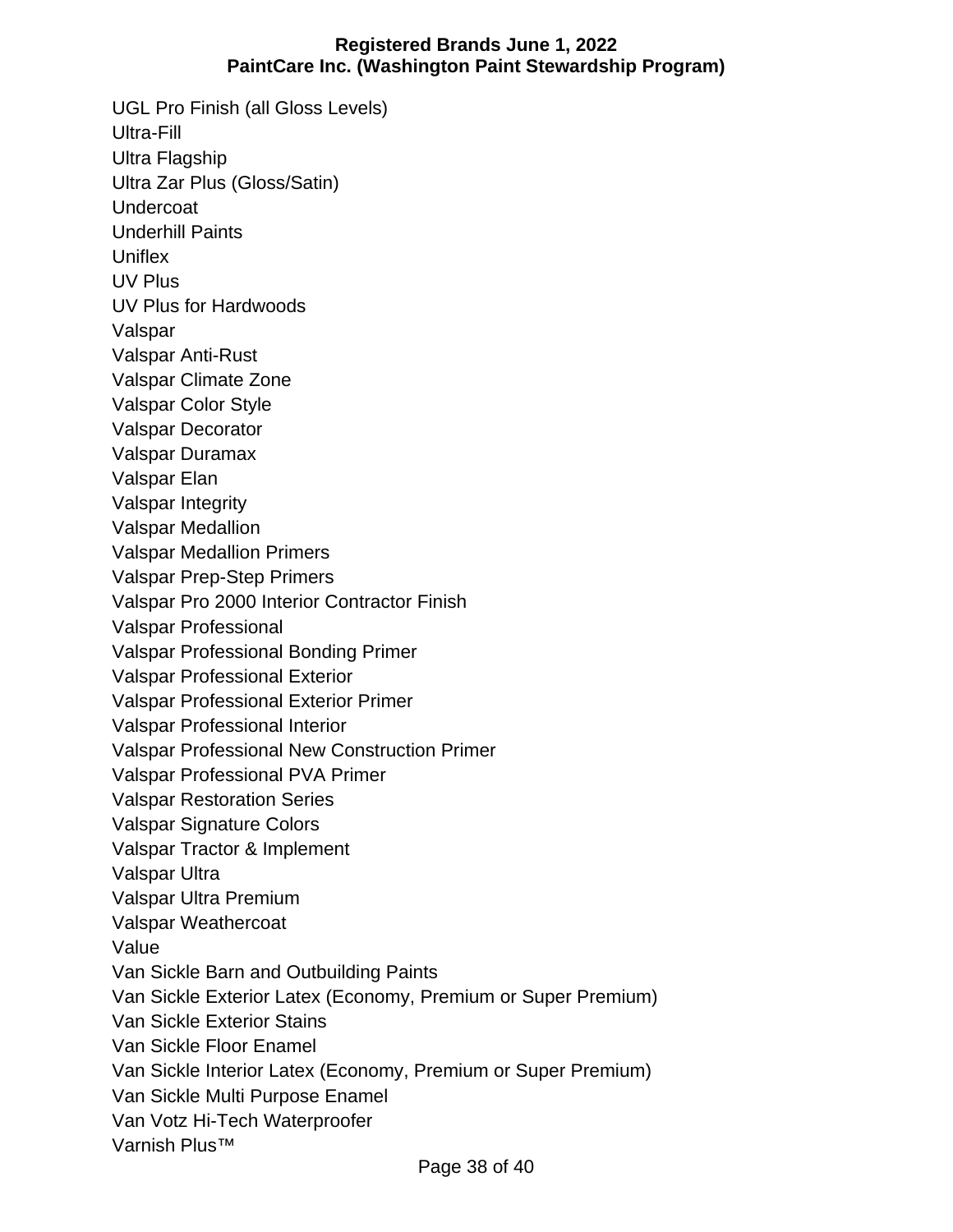Vasari Lime Paint Vasari Mineral Primer Verdigris Color™ Verdigris Package™ Visions Accents Visions Workhorse Direct to Metal Visions Workhorse Durable Stain Visions Workhorse Envirotex Visions Workhorse Graffiti Visions Workhorse High Performance Primer Visions Workhorse Interior/Exterior Visions Workhorse Interior Low VOC Wall Kote Wall-Up **Walmart** Waterlox 350 VOC Satin Finish Waterlox 350 VOC Sealer/Finish Waterlox 450 VOC Satin Finish Waterlox Original High Gloss Finish Waterlox Original Satin Finish Waterlox Original Sealer/Finish Waterlox XL88 Gloss Urethane Waterlox XL89 Satin Urethane Weather All Weathercoat <sup>™</sup> Weatherlastic® WeatherOne CoverCoat WeatherOne Stain Weatherprime ® **WeatherSeal** White Pickling Stain Wipe on Zar (Semi Gloss/Satin) Wonder Guard Wood Iron Deck, Fence & Siding Stain Wood Iron Doors & More Finish Wood Iron Exterior Oil Finish Wood Iron Generations Water-Based Stain Wood Iron Top Coat Finish Wood Shield Woodsman Woodturners Finish X-O Rust Yenkin Majestic Start To Finish